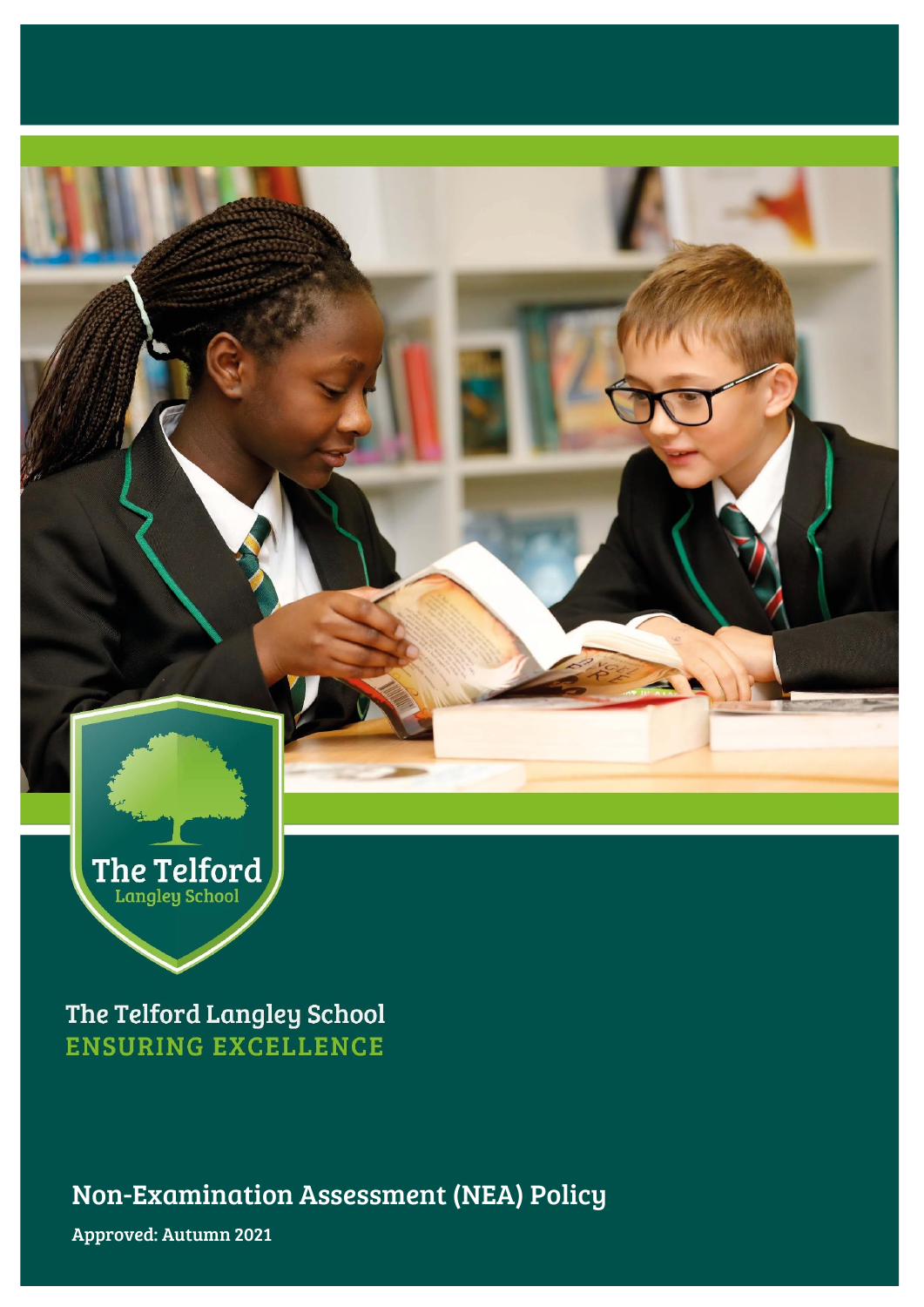# **Non-Examination Assessment (NEA) Policy**

| <b>Policy Name:</b>            | Non-Examination Assessment (NEA) Policy |
|--------------------------------|-----------------------------------------|
| <b>Policy Owner:</b>           | Mr Paul Hewitt, Deputy Headteacher      |
| <b>Last Reviewed:</b>          | Autumn 2021                             |
| Policy Approved \ Ratified by: | <b>School Standards Committee</b>       |
| <b>Term Policy Approved:</b>   | Autumn 2021                             |
| <b>Next Review Due:</b>        | Autumn 2022                             |
| <b>Document Version:</b>       | 4.0                                     |

## **Contents**

| 4. Procedures for planning and managing non-examination assessments identifying staff   |  |
|-----------------------------------------------------------------------------------------|--|
| 5. Management of issues and potential risks associated with non-examination assessments |  |
|                                                                                         |  |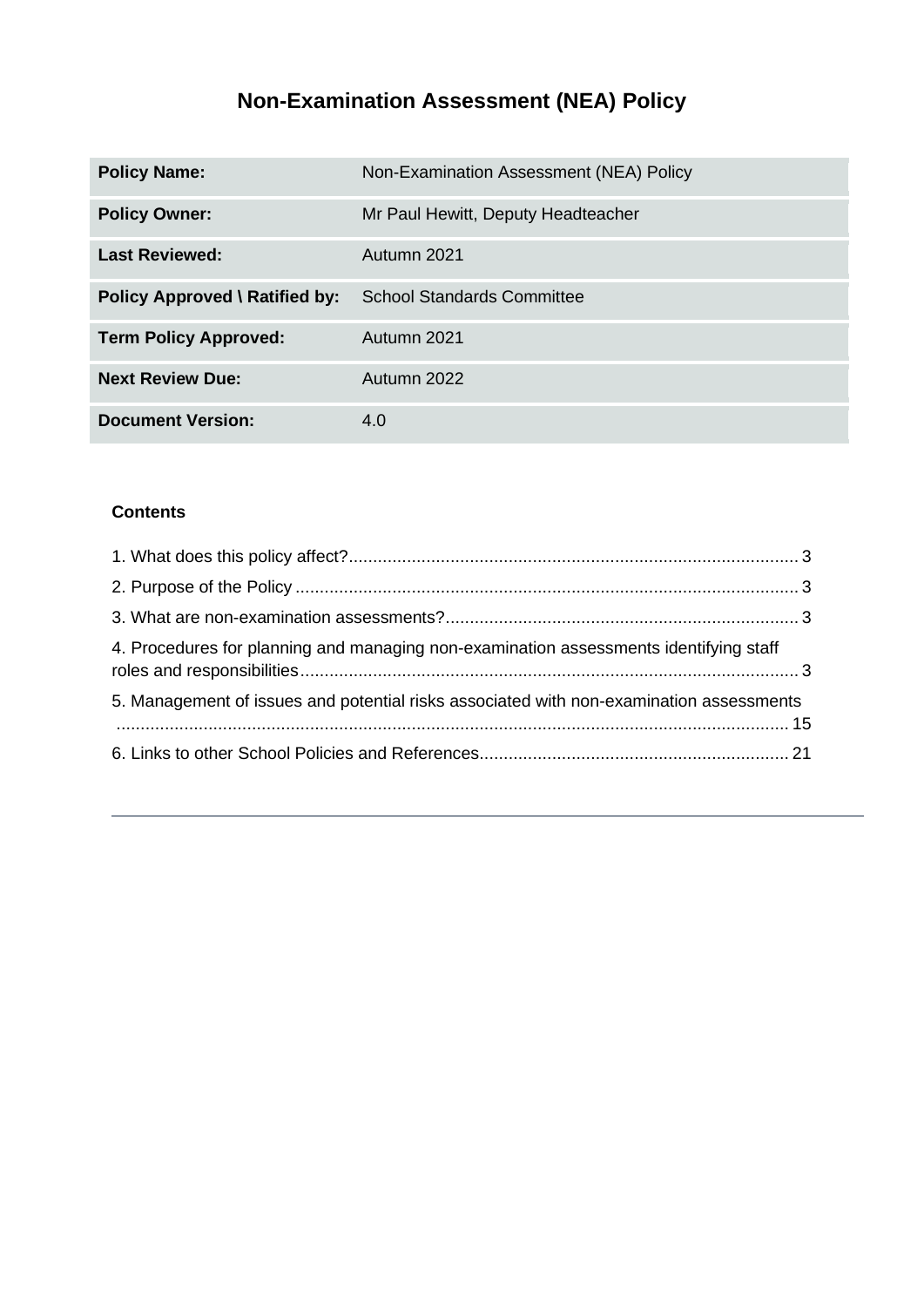# <span id="page-2-0"></span>**1. What does this policy affect?**

This policy affects the delivery of subjects of reformed GCSE qualifications which contain a component(s) of non-examination assessment.

- *set by an awarding body*
- *designed to be taken simultaneously by all relevant candidates at a time determined by the awarding body, and*
- *taken under conditions specified by the awarding body (including conditions relating to the supervision of candidates during the assessment and the duration of the assessment) is classified as non-examination assessment (NEA).*
- *'NEA' therefore includes, but is not limited to, internal assessment. Externally marked and/or externally set practical examinations taken at different times across centres are classified as 'NEA'. (JCQ's Instructions for conducting non-examination assessments, Foreword).* This publication is further referred to in this policy as [NEA](http://www.jcq.org.uk/exams-office/non-examination-assessments)

## <span id="page-2-1"></span>**2. Purpose of the Policy**

The purpose of this policy, as defined by JCQ, is to:

- *cover procedures for planning and managing non-examination assessments*
- *define staff roles and responsibilities for non-examination assessments*
- *manage risks associated with non-examination assessments*

[\[NEA](http://www.jcq.org.uk/exams-office/non-examination-assessments) 1]

## <span id="page-2-2"></span>**3. What are non-examination assessments?**

*"Non-examination assessments measure subject-specific knowledge and skills that cannot be tested by timed written papers.* 

*There are three assessment stages and rules which apply to each stage. These rules often vary across subjects. The stages are:* 

- *task setting;*
- *task taking;*
- *task marking."*

[\[NEA](http://www.jcq.org.uk/exams-office/non-examination-assessments) 1]

## <span id="page-2-3"></span>**4. Procedures for planning and managing non-examination assessments identifying staff roles and responsibilities**

#### **The basic principles**

#### **Head of Centre**

- Returns a declaration (managed as part of. the National Centre Number Register annual update) to confirm awareness of, and that relevant centre staff are adhering to, the latest version of [NEA](http://www.jcq.org.uk/exams-office/non-examination-assessments)
- Ensures that the centre's N*on-Examination Assessment Policy* is fit for purpose and covers all types of non-examination assessment
- Ensures the centre's *Internal Appeals Procedures* clearly detail the procedure to be followed by candidates (or their parents/carers) appealing against internal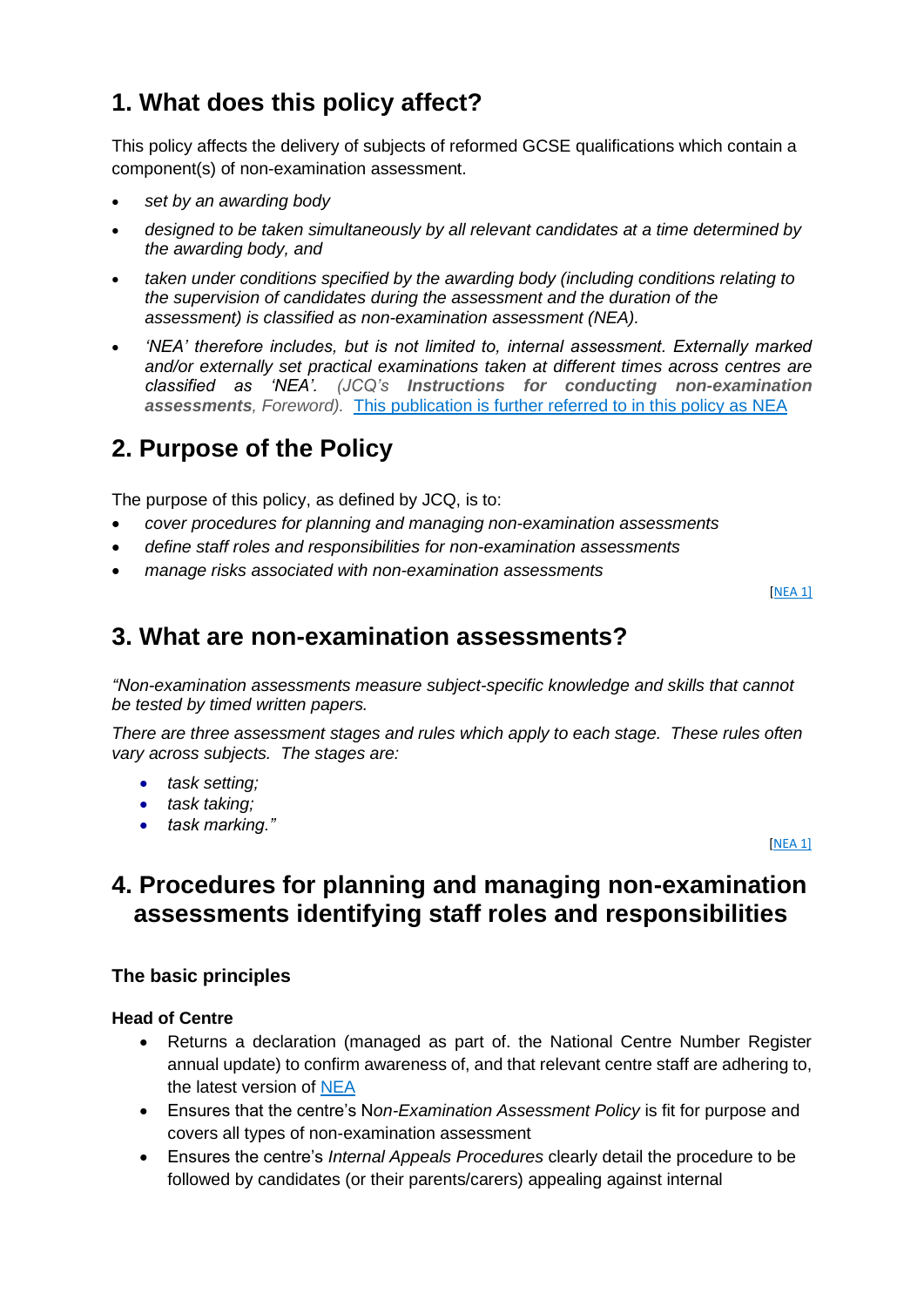assessment decisions (centre assessed marks) and requesting a review of the centre's marking

## **Senior leaders**

- Ensure the correct conduct of non-examination assessments (including endorsements) which comply with [NEA](http://www.jcq.org.uk/exams-office/non-examination-assessments) and awarding body subject-specific instructions
- Ensure the centre-wide calendar records assessment schedules by the start of the academic year

## **Quality assurance (QA) lead/Lead internal verifier**

- Confirms with subject heads that appropriate awarding body forms and templates for non-examination assessments (including endorsements) are used by teachers and candidates
- Ensures appropriate procedures are in place to internally standardise/verify the marks awarded by subject teachers in line with awarding body criteria
- Ensures appropriate centre-devised templates are provided to capture/record relevant information given to candidates by subject teachers
- Ensures appropriate centre-devised templates are provided to capture/record relevant information is received and understood by candidates
- Where not provided by the awarding body, ensures a centre-devised template is provided for candidates to keep a detailed record of their own research, planning, resources etc.

## **Subject head/lead**

- Ensures subject teachers understand their role and responsibilities within the nonexamination assessment process
- Ensures [NEA](http://www.jcq.org.uk/exams-office/non-examination-assessments) and relevant awarding body subject specific instructions are followed in relation to the conduct of non-examination assessments (including endorsements)
- Works with the QA lead/Lead internal verifier to ensure appropriate procedures are followed to internally standardise/verify the marks awarded by subject teachers.

- Understands and complies with the general instructions as detailed in [NEA](http://www.jcq.org.uk/exams-office/non-examination-assessments)
- Where these may also be provided by the awarding body, understands and complies with the awarding body's specification for conducting non-examination assessments, including any subject-specific instructions, teachers' notes or additional information on the awarding body's website
- Marks internally assessed work to the criteria provided by the awarding body
- Ensures the exams officer is provided with relevant entry codes for subjects (whether the entry for the internally assessed component forms part of the overall entry code or is made as a separate unit entry code) to the internal deadline for entries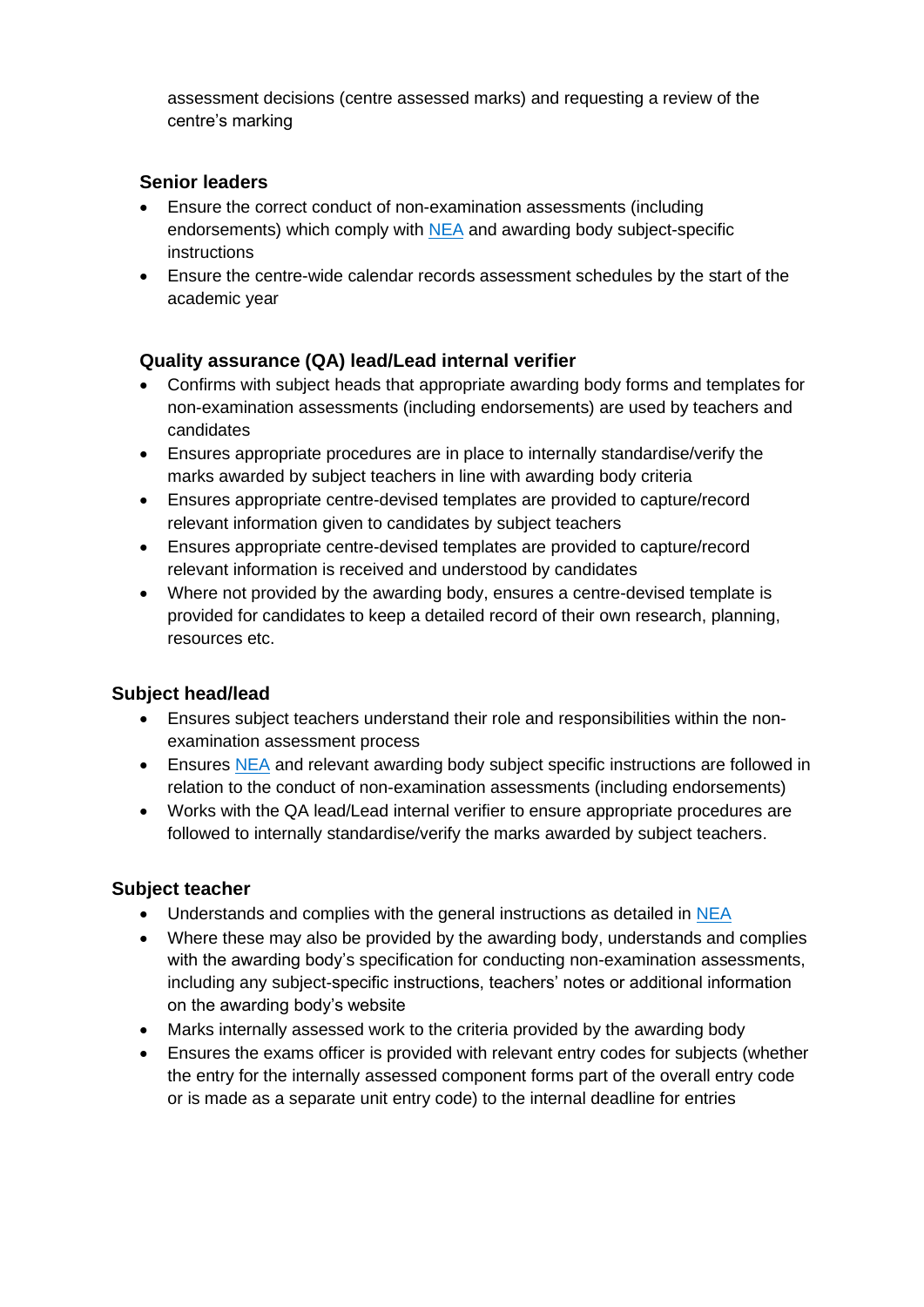#### **Exams officer**

- Signposts the annually updated JCQ publication *Instructions for conducting nonexamination assessment*s to relevant centre staff
- Carries out tasks where these may be applicable to the role in supporting the administration/management of non-examination assessment

## **Task setting**

### **Subject teacher**

- Selects tasks from a choice provided by the awarding body or designs tasks where this is permitted by criteria set out within the subject specification
- Makes candidates aware of the criteria used to assess their work

## **Issuing of tasks**

#### **Subject teacher**

- Determines when set tasks are issued by the awarding body
- Identifies date(s) when tasks should be taken by candidates
- Accesses set tasks in sufficient time to allow planning, resourcing and teaching and ensures that materials are stored securely at all times
- Ensure the correct task is used to students

## **Task taking Supervision**

- Checks the awarding body's subject-specific requirements ensuring candidates take tasks under the required conditions and supervision arrangements
- Ensures there is sufficient supervision to enable the work of a candidate to be authenticated
- Ensures there is sufficient supervision to ensure the work a candidate submits is their own
- Where candidates may work in groups, keeps a record of each candidate's contribution and it must be possible to attribute assessable outcomes to individual candidates
- Ensures candidates are aware of the JCQ documents *[Information for candidates](http://www.jcq.org.uk/exams-office/information-for-candidates-documents)  [non-examination assessments](http://www.jcq.org.uk/exams-office/information-for-candidates-documents)* and *[Information for candidates -](http://www.jcq.org.uk/exams-office/information-for-candidates-documents) Social Media*
- Ensures candidates understand and comply with the regulations in relevant JCQ documents *Information for candidates documents*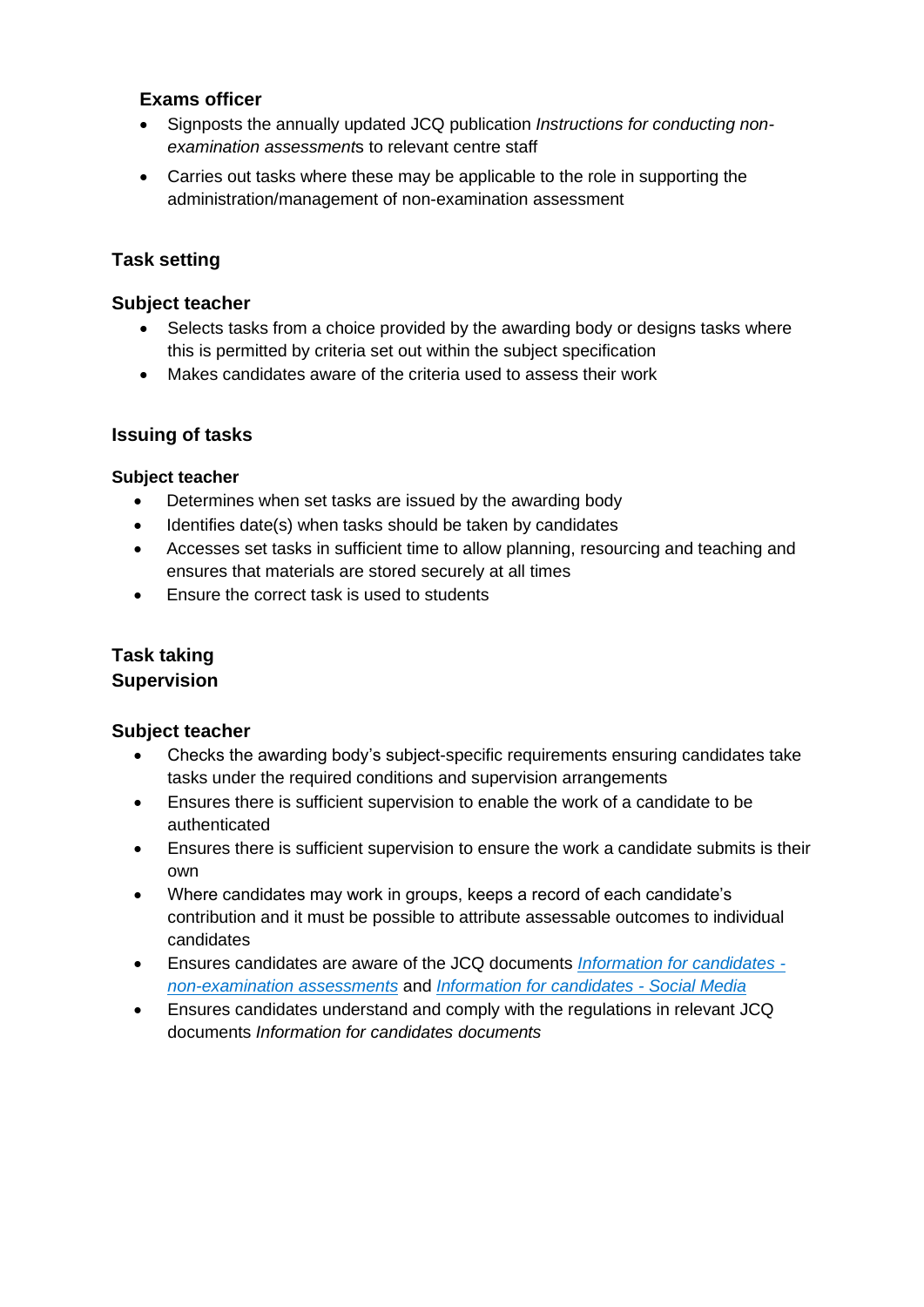## **Advice and feedback**

## **Subject teacher**

- As relevant to the subject/component, advises candidates on relevant aspects before candidates begin working on a task
- When reviewing candidates' work, unless prohibited by the specification, provides oral and written advice at a general level to candidates
- Allow candidates to revise and re-draft work after advice has been given at a general level
- Records any assistance given beyond general advice and takes it into account in the marking or submits it to the external examiner
- Ensures when work has been assessed, candidates are not allowed to revise it

## **Resources**

## **Subject teacher**

- Refers to the awarding body's specification and/or associated documentation to determine if candidates have restricted/unrestricted access to resources when planning and researching their tasks
- Ensures conditions for any formally supervised sessions are known and put in place
- Ensures conditions for any formally supervised sessions are understood and followed by candidates
- Ensures candidates understand that they are not allowed to introduce augmented notes or new resources between formally supervised sessions
- Ensures that where appropriate to include references, candidates keep a detailed record of their own research, planning, resources etc.

## **Word and time limits**

## **Subject teacher**

• Refers to the awarding body's specification to determine where word and time limits apply/are mandatory

## **Collaboration and group work**

- Unless stated otherwise in the awarding body's specification, and where appropriate, allows candidates to collaborate when carrying out research and preparatory work
- Ensures that it is possible to attribute assessable outcomes to individual candidates
- Ensures that where an assignment requires written work to be produced, each candidate writes up their own account of the assignment
- Assesses the work of each candidate individually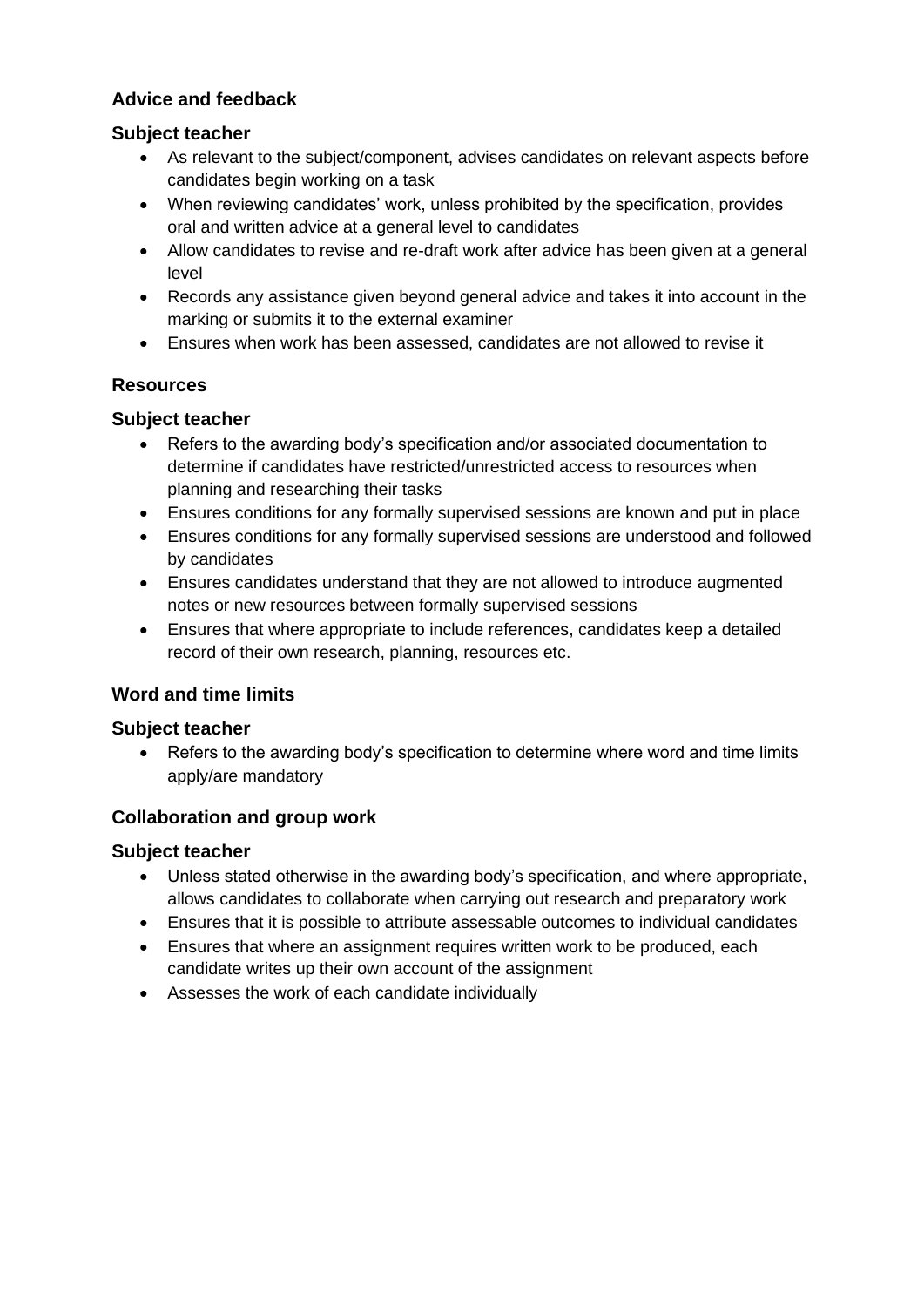## **Authentication procedures**

## **Subject teacher**

- Where required by the awarding body's specification
	- $\circ$  ensures candidates sign a declaration confirming the work they submit for final assessment is their own unaided work
	- $\circ$  signs the teacher declaration of authentication confirming the requirements have been met
- Keeps signed candidate declarations on file until the deadline for enquiries about results has passed or until any appeal, malpractice or other results enquiry has been completed, whichever is later
- Provides signed candidate declarations where these may be requested by a JCQ Centre Inspector
- Where there may be doubt about the authenticity of the work of a candidate or if malpractice is suspected, follows the authentication procedures and malpractice information in [NEA](http://www.jcq.org.uk/exams-office/non-examination-assessments) and informs the exams officer
- Understands that if, during the external moderation process, it is found that the work has not been properly authenticated, the awarding body will set the mark(s) awarded by the centre to zero

## **Presentation of work**

## **Subject teacher**

- Obtains informed consent at the beginning of the course from parents/carers if videos or photographs/images of candidates will be included as evidence of participation or contribution
- Instructs candidates to present work as detailed in [NEA](http://www.jcq.org.uk/exams-office/non-examination-assessments) unless the awarding body's specification gives different subject-specific instructions
- Instructs candidates to add their candidate number, centre number and the component code of the assessment as a header/footer on each page of their work

## **Keeping materials secure**

- When work is being undertaken by candidates under formal supervision, ensures work is securely stored between sessions (if more than one session)
- When work is submitted by candidates for final assessment, ensures work is securely stored
- Follows secure storage instructions as defined in [NEA](http://www.jcq.org.uk/exams-office/non-examination-assessments) 4.8
- Takes sensible precautions when work is taken home for marking
- Stores internally assessed work, including the sample returned after awarding body moderation, securely until all possible post-results services have been exhausted
- If post-results services have not been requested, returns internally assessed work to candidates (if requested by a candidate) after the deadline for requesting a review of results for the relevant series
- If post-results services have been requested, returns internally assessed work to candidates (if requested by a candidate) once the review of results and any subsequent appeal has been completed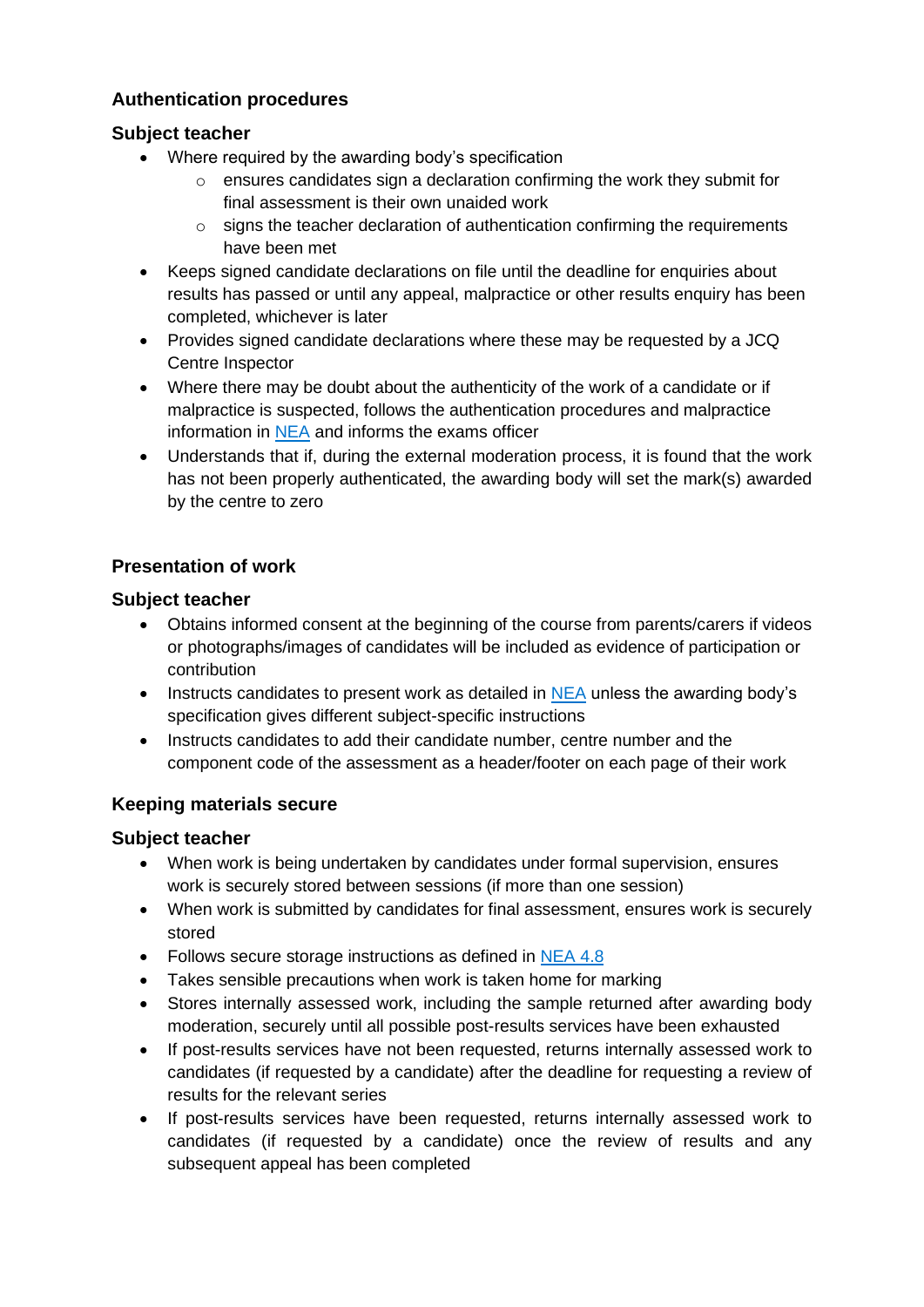- Reminds candidates of the need to keep their own work secure at all times and not share completed or partially completed work on-line, on social media or through any other means
- Liaises with the IT Manager to ensure that appropriate arrangements are in place to restrict access between sessions to candidates' work where work is stored electronically
- Understands that during the period from the submission of work for formal assessment until the deadline for requesting a review of results, copies of work may be used for other purposes, provided that the originals are stored securely as required

#### **IT Manager**

- Ensures appropriate arrangements are in place to restrict access between sessions to candidates' work where work is stored electronically
- Restricts access to this material and utilises appropriate security safeguards such as firewall protection and virus scanning software
- Employs an effective back-up strategy so that an up-to-date archive of candidates' evidence is maintained
- Considers encrypting any sensitive digital media to ensure the security of the data stored within it and refers to awarding body guidance to ensure that the method of encryption is suitable

## **Task marking – externally assessed components**

#### **Conduct of externally assessed work**

#### **Subject teacher**

- Liaises with the exams officer regarding arrangements for the conduct of any externally assessed non-examination component of a specification which must be conducted within a window of dates specified by the awarding body and where applicable, according to JCQ *Instructions for conducting examinations*
- Liaises with the Visiting Examiner where this may be applicable to any externally assessed component

- Arranges timetabling, rooming and invigilation where this is applicable to any externally assessed non-examination component of a specification
- Conducts the externally assessed component within the window specified by the awarding body and where applicable, according to the JCQ publication *Instructions for conducting examinations*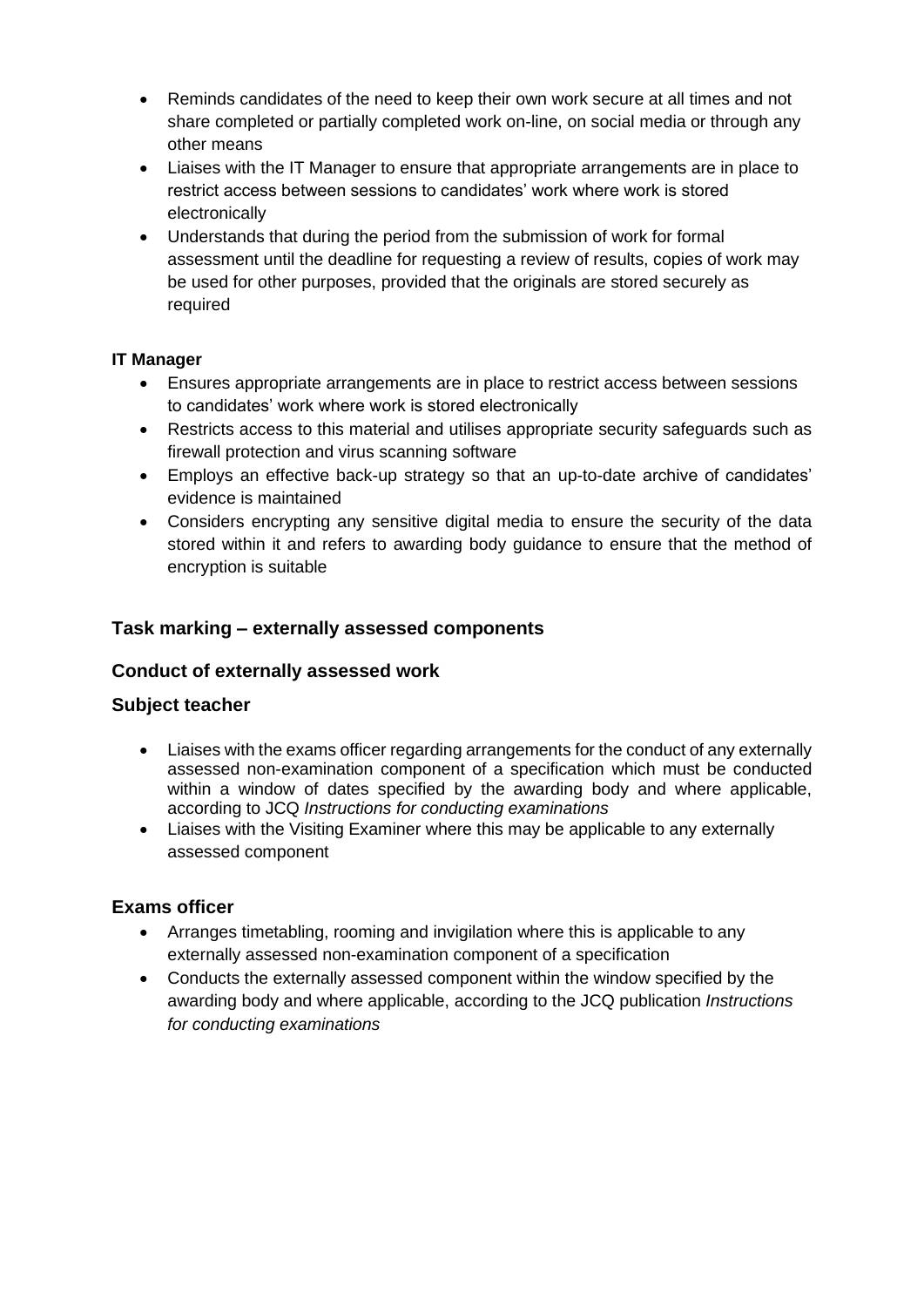## **Submission of work**

#### **Exams officer**

- Provides the attendance register to the subject teacher
- Ensures the awarding body's attendance register for any externally assessed component is completed correctly
- Where candidates' work must be despatched to an awarding body's examiner, or uploaded electronically, ensures this is completed by the date specified by the awarding body
- Keeps a copy of the attendance register until after the deadline for enquiries about results for the exam series
- Packages the work as required by the awarding body and attaches the examiner address label
- Despatches the work to the awarding body's instructions by the required deadline

## **Task marking – internally assessed components**

## **Marking and annotation**

#### **Head of centre**

- Makes every effort to avoid situations where a candidate is assessed by a person who has a close personal relationship with the candidate, for example, members of their family (which includes step-family, foster family and similar close relationships) or close friends and their immediate family (e.g son/daughter)
- Where this cannot be avoided, ensures the possible conflict of interest is declared to the relevant awarding body and the marked work is submitted for moderation whether or not it is part of the moderation sample

#### **Subject head/lead**

• Sets timescales for teachers to inform candidates of their centre-assessed marks that will allow sufficient time for a candidate to appeal an internal assessment decision/request a review of the centre's marking prior to the marks being submitted to the awarding body external deadline

- Accesses awarding body training/updates as required to ensure familiarity with the mark scheme/marking process
- Marks candidates' work in accordance with the marking criteria provided by the awarding body
- Annotates candidates' work as required to facilitate internal standardisation of marking and enable external moderation to check that marking is in line with the assessment criteria
- Informs candidates of their marks which could be subject to change by the awarding body moderation process
- Ensures candidates are informed of the timescale indicated in the centre's *internal appeals procedure* to enable an internal appeal/request for a review of marking to be submitted by a candidate and the outcome known before final marks are submitted to the awarding body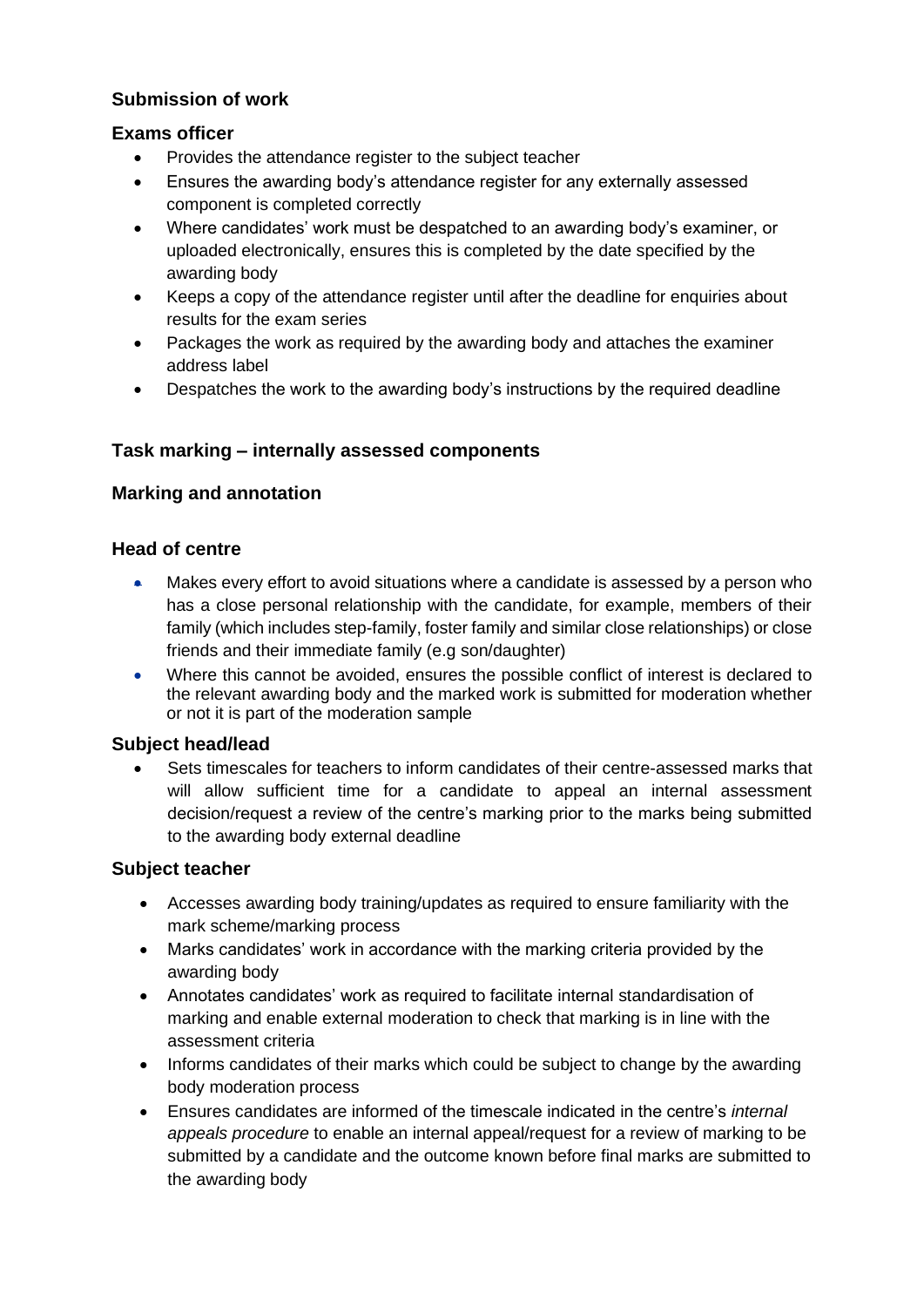## **Internal standardisation**

#### **Quality assurance (QA) lead/Lead internal verifier**

- Ensures that internal standardisation of marks across assessors and teaching groups takes place as required and to sequence
- Supports staff not familiar with the mark scheme (e.g. NQTs, supply staff etc.)
- Ensures accurate internal standardisation for example by
	- o obtaining reference materials at an early stage in the course
	- o holding a preliminary trial marking session prior to marking
	- o carrying out further trial marking at appropriate points during the marking period
	- o after most marking has been completed, holds a further meeting to make final adjustments
	- o making final adjustments to marks prior to submission, retaining work and evidence of standardisation
	- o Retains evidence that internal standardisation has been carried out

#### **Subject teacher**

- Indicates on work (or cover sheet) the date of marking
- Marks to common standards
- Keeps candidates work secure until after the closing date for review of results for the series concerned or until any appeal, malpractice or other results enquiry has been completed, whichever is later

#### **Consortium arrangements**

#### **Subject head/lead**

- Ensures a consortium co-ordinator is nominated (where this may be required as the consortium lead)
- Liaises with the exams officer to ensure form JCQ/CCA is submitted to the awarding body for each exam series affected
- Ensures procedures for internal standardisation as a consortium are followed

#### **Subject teacher**

- Provides marks to the exams officer to the internal deadline
- Provides the moderation sample to the exams officer to the internal deadline
- Retains all candidates' work in the consortium until after the deadline for reviews of results for the exam series concerned or until any appeal, malpractice or other results enquiry has been completed, whichever is later.

- Where the centre is the consortium lead
	- $\circ$  submits an online notification of Centre consortium arrangements for centreassessed work to the relevant awarding body through the Centre Admin Portal (CAP) by no later than the published deadline for each exam series affected
	- $\circ$  submits marks for home centre candidates to the awarding body deadline
	- $\circ$  liaises with the other exams officers in the consortium to arrange despatch of a single moderation sample to the awarding body deadline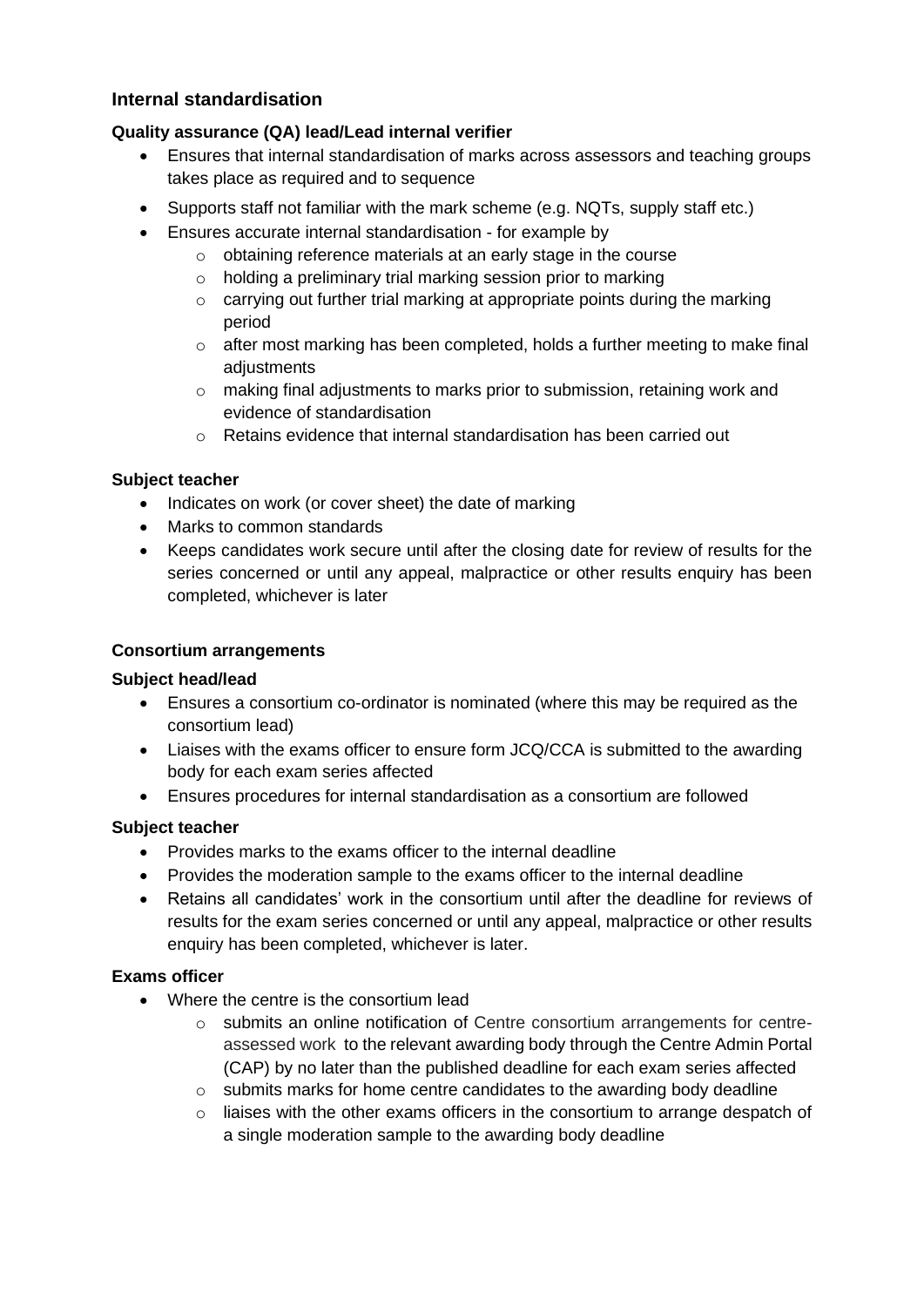## **Submission of marks and work for moderation**

## **Subject teacher**

- Inputs and submits marks online via the awarding body secure extranet site, keeping a record of the marks awarded to the external deadline/Provides marks to the exams officer to the internal deadline
- Where responsible for marks input, ensures checks are made that marks for any additional candidates are submitted and ensures mark input is checked before submission to avoid transcription errors
- Submits the requested samples of candidates' work to the awarding body moderator by the external deadline, keeping a record of the work submitted/Provides the moderation sample to the exams officer to the internal deadline
- Ensures that where a candidate's work has been facilitated by a scribe or practical assistant, the relevant completed cover sheet is securely attached to the front of the work and sent to the moderator in addition to the sample requested
- Ensures the moderator is provided with authentication of candidates' work, confirmation that internal standardisation has been undertaken and any other subject-specific information where this may be required
- Submits any supporting documentation required by the awarding body/Provides the exams officer with any supporting documentation required by the awarding body

- Inputs and submits marks online via the awarding body secure extranet site, keeping a record of the marks submitted to the external deadline/Confirms with subject teachers that marks have been submitted to the awarding body deadline
- Where responsible for marks input, ensures checks are made that marks for any additional candidates are submitted and ensures mark input is checked before submission to avoid transcription errors
- Submits the requested samples of candidates' work to the moderator by the awarding body deadline, keeping a record of the work submitted/Confirms with Subject teacher that the moderation sample has been submitted to the awarding body deadline
- Ensures that for postal moderation
	- o work is dispatched in packaging provided by the awarding body
	- o moderator label(s) provided by the awarding body are affixed to the packaging
	- o proof of dispatch is obtained and kept on file until the successful issue of final results
- Through the subject teacher, ensures the moderator is provided with authentication of candidates' work, confirmation that internal standardisation has been undertaken and any other subject-specific information where this may be required
- Through the subject teacher, submits any supporting documentation required by the awarding body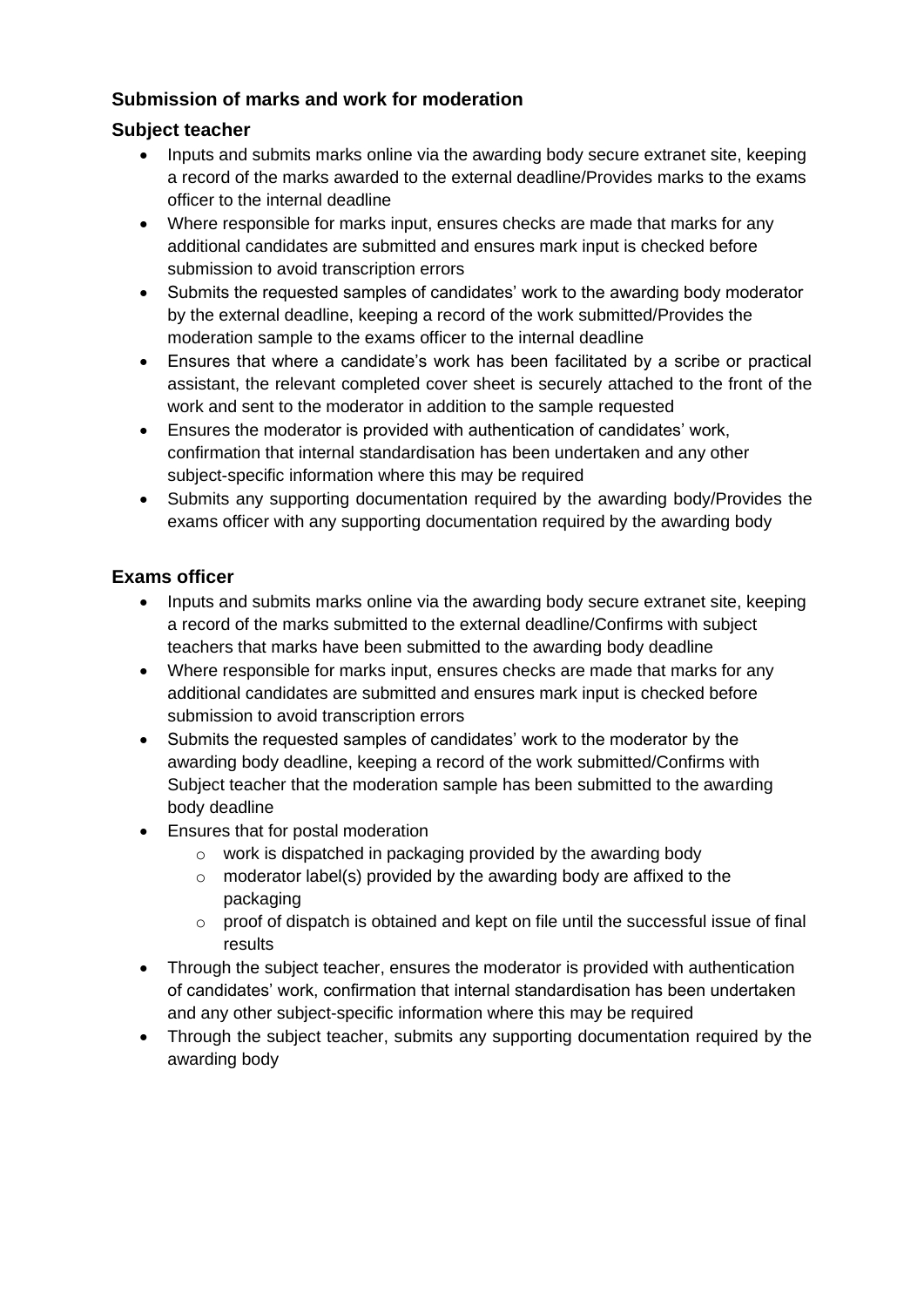## **Storage and retention of work after submission of marks**

## **Subject teacher**

- Keeps a record of names and candidate numbers for candidates whose work was included in the moderation sample
- Retains all marked candidates' work (including any sample returned after moderation) under secure conditions for the required retention period
- In liaison with the IT Manager, takes steps to protect any work stored electronically from corruption and has a back-up procedure in place
- If retention is a problem because of the nature of the work, retains some form of evidence such as photos, audio or media recordings

## **Exams officer**

• Ensures any sample returned after moderation is logged and returned to the subject teacher for secure storage and required retention

## **External moderation – the process**

## **Subject teacher**

- Ensures that awarding body or its moderator receive the correct samples of candidates' work
- Where relevant, liaises with the awarding body/moderator where the moderator visits the centre to mark the sample of work
- Complies with any request from the moderator for remaining work or further evidence of the centre's marking

## **External moderation - feedback**

#### **Subject head/lead**

- Checks the final moderated marks when issued to the centre when the results are published
- Checks moderator reports and ensures that any remedial action, if necessary, is undertaken before the next exam series

#### **Exams officer**

- Accesses or signposts moderator reports to relevant staff
- Takes remedial action, if necessary, where feedback may relate to centre administration

#### **Access arrangements and reasonable adjustments**

#### **Subject teacher**

• Works with the SENCo/Assistant SENDCo to ensure any access arrangements for eligible candidates are applied to assessments

#### **Special educational needs coordinator (SENCo)**

- Follows the regulations and guidance in the JCQ publication *[Access Arrangements](http://www.jcq.org.uk/exams-office/access-arrangements-and-special-consideration)  [and Reasonable Adjustments](http://www.jcq.org.uk/exams-office/access-arrangements-and-special-consideration)*
- Where arrangements do not undermine the integrity of the qualification and is the candidate's normal way of working, will ensure access arrangements are in place and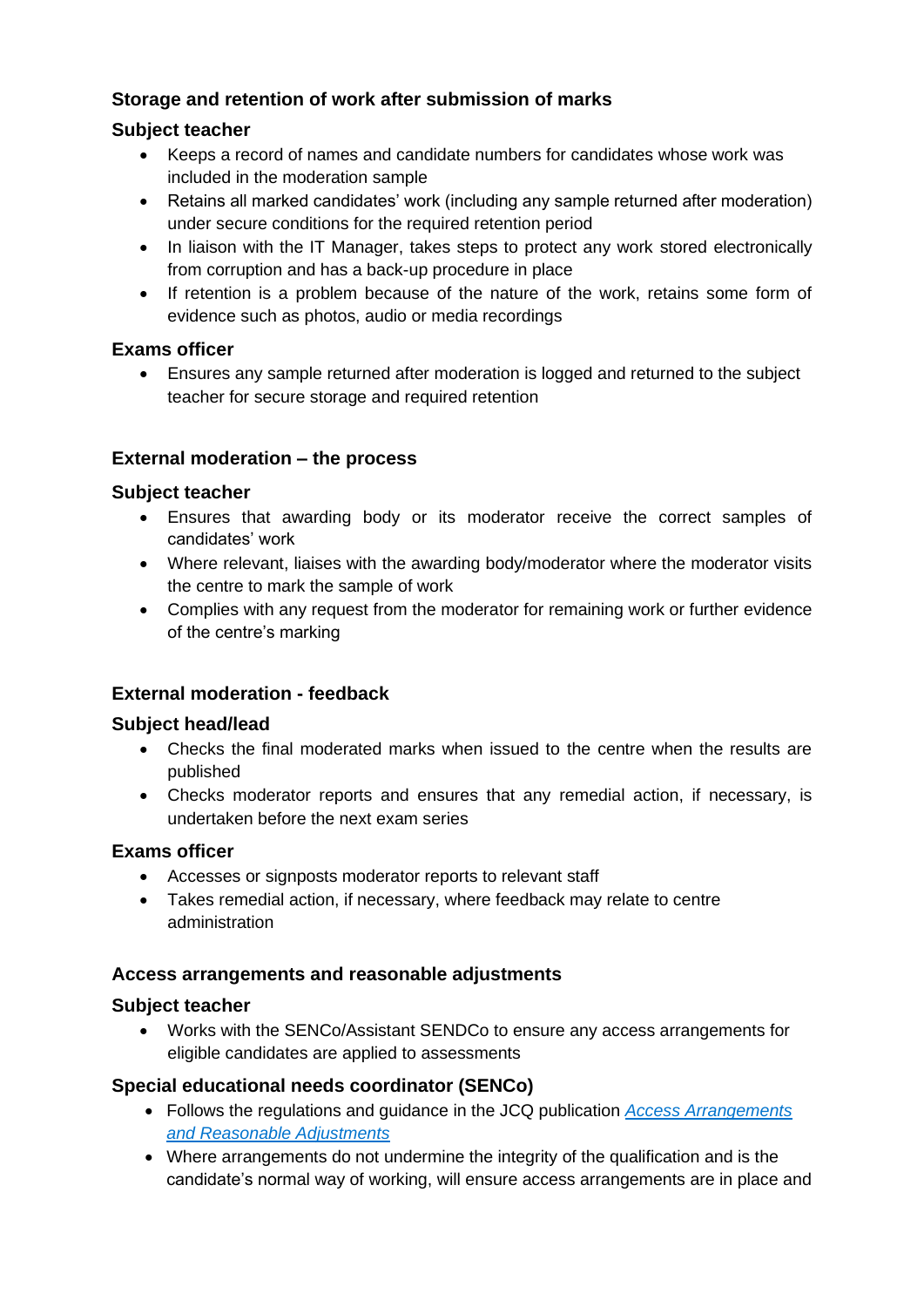awarding body approval, where required, has been obtained prior to assessments taking place

- Makes subject teachers aware of any access arrangements for eligible candidates which need to be applied to assessments
- Works with subject teachers to ensure requirements for access arrangement candidates requiring the support of a facilitator in assessments are met
- Ensures that staff acting as an access arrangement facilitator are fully trained in their role

## **Special consideration**

## **Subject teacher**

- Understands that a candidate may be eligible for special consideration in assessments in certain situations where a candidate is absent and/or produces a reduced quantity of work
- Liaises with the exams officer when special consideration may need to be applied for a candidate taking assessments
- Liaises with the exams officer to report loss of work to the awarding body

## **Exams officer**

- Refers to/directs relevant staff to the JCQ publication *[A guide to the special](http://www.jcq.org.uk/exams-office/access-arrangements-and-special-consideration)  [consideration process](http://www.jcq.org.uk/exams-office/access-arrangements-and-special-consideration)* 
	- o Where a candidate is eligible, submits an application for special consideration via the awarding body's secure extranet site to the prescribed timescale
	- o Where application for special consideration via the awarding body's secure extranet site is not applicable, submits the required form to the awarding body to the prescribed timescale
	- o Keeps required evidence on file to support the application
- Refers to/directs relevant staff where applicable to Form 15 JCQ/LCW and where applicable submits to the relevant awarding body

## **Malpractice**

#### **Head of centre**

- Understands the responsibility to immediately report to the relevant awarding body any alleged, suspected or actual incidents of malpractice involving candidates, teachers, invigilators or other administrative staff
- Is familiar with the JCQ publication *[Suspected Malpractice in Examinations and](http://www.jcq.org.uk/exams-office/malpractice)  [Assessments: Policies and Procedures](http://www.jcq.org.uk/exams-office/malpractice)*
- Ensures that those members of teaching staff involved in the direct supervision of candidates producing non-examination assessment are aware of the potential for malpractice and ensures that teaching staff are reminded that failure to report allegations of malpractice or suspected malpractice constitutes malpractice in itself

- Is aware of the JCQ *Notice to Centres - [Teachers sharing assessment material and](http://www.jcq.org.uk/exams-office/non-examination-assessments)  [candidates' work](http://www.jcq.org.uk/exams-office/non-examination-assessments)* to mitigate against candidate and centre malpractice
- Ensures candidates understand what constitutes malpractice in non-examination assessments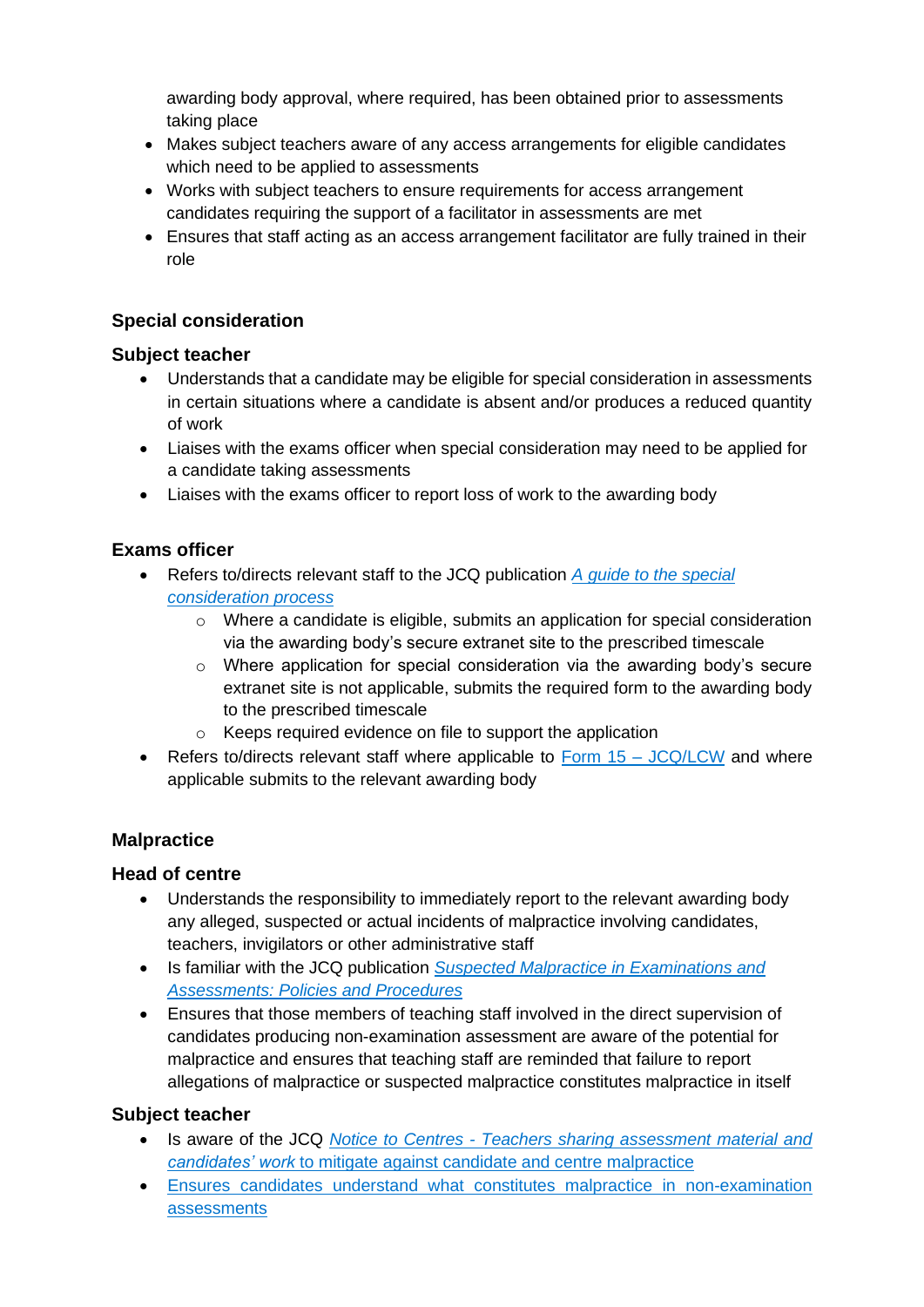- Ensures candidates understand the JCQ document *[Information for candidates -](http://www.jcq.org.uk/exams-office/information-for-candidates-documents) non[examination assessments](http://www.jcq.org.uk/exams-office/information-for-candidates-documents)*
- Ensures candidates understand the JCQ document *[Information for candidates -](http://www.jcq.org.uk/exams-office/information-for-candidates-documents) [Social Media](http://www.jcq.org.uk/exams-office/information-for-candidates-documents)*
- Escalates and reports any alleged, suspected or actual incidents of malpractice involving candidates to the head of centre

### **Exams officer**

- Signposts the JCQ publication [Suspected Malpractice: Policies and Procedures](http://www.jcq.org.uk/exams-office/malpractice) to the head of centre
- Signposts the JCQ Notice to Centres [Sharing NEA material and candidates' work](http://www.jcq.org.uk/exams-office/non-examination-assessments) to subject heads
- Signposts candidates to the relevant JCQ information for candidates documents
- Where required, supports the head of centre in investigating and reporting incidents of alleged, suspected or actual malpractice

## **Post-results services**

## **Head of centre**

- Is familiar with the JCQ publication [Post-Results Services](https://www.jcq.org.uk/exams-office/post-results-services)
- Ensures the centre's *internal appeals procedures* clearly detail the procedure to be followed by candidates (or their parents/carers) appealing against a centre decision not to support a clerical check, a review of marking, a review of moderation or an appeal

## **Subject head/lead**

• Provides relevant support to subject teachers making decisions about enquiries about results

## **Subject teacher**

- Provides advice and guidance to candidates on their results and the post-results services available
- Provides the exams officer with the original sample or relevant sample of candidates' work that may be required for an enquiry about results to the internal deadline

- **Is aware of the individual post-results services available for externally assessed and** internally assessed components of non-examination assessments as detailed in the JCQ publication *Post Results Services* [\(Information and guidance](http://www.jcq.org.uk/exams-office/post-results-services)  [to centres...\)](http://www.jcq.org.uk/exams-office/post-results-services)
- Provides/signposts relevant centre staff and candidates to post-results services information
- Ensures any requests for post-results services that are available to non-examination assessments are submitted online via the awarding body secure extranet site to deadline.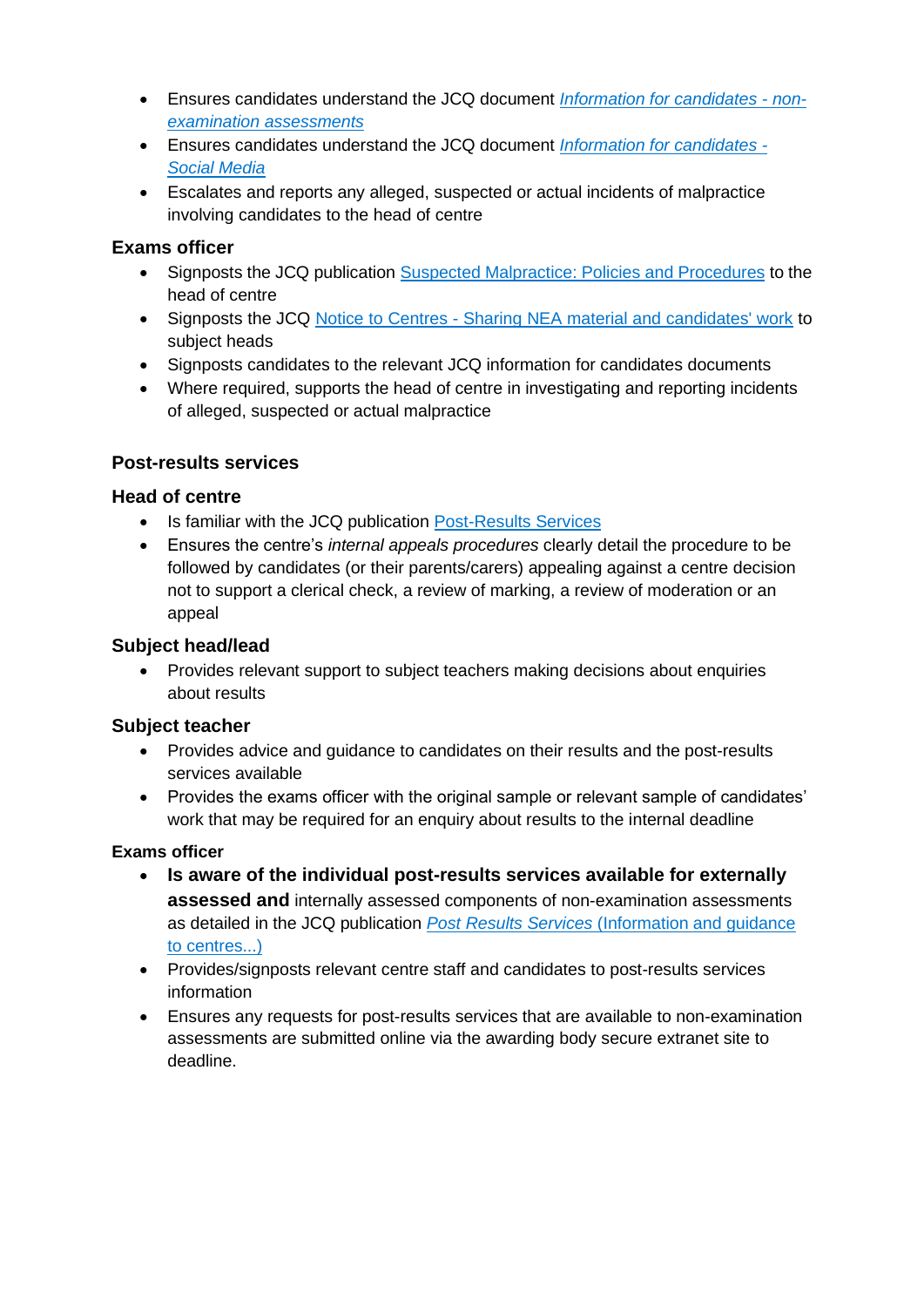## **Spoken Language Endorsement for GCSE English Language specifications designed for use in England**

## **Head of centre**

• Returns an online 'Head of Centre declaration' at the time of the National Centre Number Register annual update, confirming that all reasonable steps have been or will be taken to ensure that all candidates at the centre have had, or will have, the opportunity to undertake the Spoken Language endorsement

## **Quality assurance (QA) lead/Lead internal verifier**

• Ensures the appropriate arrangements are in place for internal standardisation of assessments

## **Subject head/lead**

- Confirms understanding of the *Spoken Language Endorsement for GCSE English Language specifications designed for use in England*
- Ensures the required task setting and task taking instructions are followed by subject teachers
- Ensures subject teachers assess candidates, either live or from recordings, using the common assessment criteria
- Ensures for monitoring purposes, audio-visual recordings of the presentations of a sample of candidates are provided

## **Subject teacher**

- Ensures all the requirements in relation to the endorsement are known and understood
- Follows the required task setting and task taking instructions
- Assesses candidates, either live or from recordings, using the common assessment criteria
- Provides audio-visual recordings of the presentations of a sample of candidates for monitoring purposes
- Follows the awarding body's instructions for the submission of grades (*Pass, Merit, Distinction* or *Not Classified*) and the storage and submission of recordings

#### **Exams officer**

• Follows the awarding body's instructions for the submission of grades and the storage and submission of recordings

## <span id="page-14-0"></span>**5. Management of issues and potential risks associated with non-examination assessments**

| Issue/Risk               | Centre actions to manage issue/mitigate risk         | <b>Action by</b>    |
|--------------------------|------------------------------------------------------|---------------------|
| <b>Task setting</b>      |                                                      |                     |
| Awarding body set task:  | Awarding body key date for accessing/downloading set |                     |
| IT failure/corruption of | task noted prior to start of course                  | PHE/SCA/JEV/RJE/RPR |
| task details where set   | IT systems checked prior to key date                 |                     |
| task details accessed    | Alternative IT system used to gain access            |                     |
| from the awarding body   | Awarding body contacted to request direct email of   |                     |
| online                   | task details                                         |                     |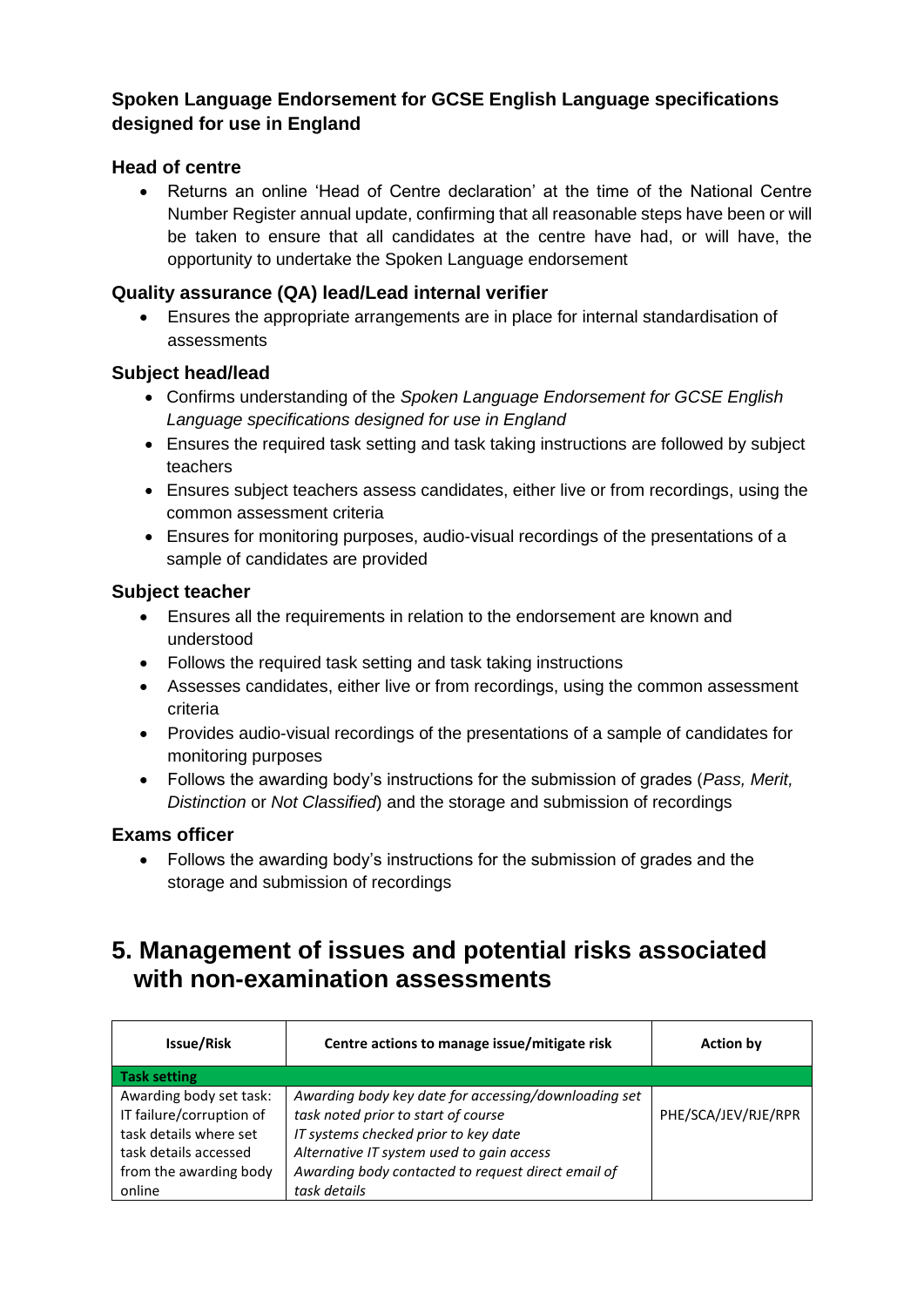| Centre set task: Subject<br>teacher fails to meet the<br>assessment criteria as<br>detailed in the<br>specification | Ensures that subject teachers access awarding body<br>training information, practice materials etc.<br>Records confirmation that subject teachers understand<br>the task setting arrangements as defined in the<br>awarding body's specification<br>Samples assessment criteria in the centre set task                                                                                                                         | PHE/SCA/JEV/RJE/RPR |
|---------------------------------------------------------------------------------------------------------------------|--------------------------------------------------------------------------------------------------------------------------------------------------------------------------------------------------------------------------------------------------------------------------------------------------------------------------------------------------------------------------------------------------------------------------------|---------------------|
| Candidates do not<br>understand the marking<br>criteria and what they<br>need to do to gain credit                  | A simplified version of the awarding body's marking<br>criteria described in the specification that is not specific<br>to the work of an individual candidate or group of<br>candidates is produced for candidates<br>Records confirm all candidates understand the marking<br>criteria<br>Candidates confirm/record they understand the<br>marking criteria                                                                   | PHE/SCA/JEV/RJE/RPR |
| Subject teacher long<br>term absence during the<br>task setting stage                                               | See centre's exam contingency plan - Teaching staff<br>extended absence at key points in the exam cycle                                                                                                                                                                                                                                                                                                                        | PHE/SCA/JEV/RJE/RPR |
| <b>Issuing of tasks</b>                                                                                             |                                                                                                                                                                                                                                                                                                                                                                                                                                |                     |
| Task for legacy<br>specification given to<br>candidates undertaking<br>new specification                            | Ensures subject teachers take care to distinguish<br>between requirements/tasks for legacy specifications<br>and requirements/tasks for new specifications<br>Awarding body guidance sought where this issue<br>remains unresolved                                                                                                                                                                                             | PHE/SCA/JEV/RJE/RPR |
| Awarding body set task<br>not issued to candidates<br>on time                                                       | Awarding body key date for accessing set task as<br>detailed in the specification noted prior to start of<br>course<br>Course information issued to candidates contains<br>details when set task will be issued and needs to be<br>completed by<br>Set task accessed well in advance to allow time for<br>planning, resourcing and teaching                                                                                    | PHE/SCA/JEV/RJE/RPR |
| The wrong task is given<br>to candidates                                                                            | Ensures course planning and information taken from<br>the awarding body's specification confirms the correct<br>task will be issued to candidates<br>Awarding body guidance sought where this issue<br>remains unresolved                                                                                                                                                                                                      | PHE/SCA/JEV/RJE/RPR |
| Subject teacher long<br>term absence during the<br>issuing of tasks stage                                           | See centre's exam contingency plan - Teaching staff<br>extended absence at key points in the exam cycle                                                                                                                                                                                                                                                                                                                        | PHE/SCA/JEV/RJE/RPR |
| <b>Task taking</b>                                                                                                  |                                                                                                                                                                                                                                                                                                                                                                                                                                |                     |
| <b>Supervision</b>                                                                                                  |                                                                                                                                                                                                                                                                                                                                                                                                                                |                     |
| Planned assessments<br>clash with other centre<br>or candidate activities                                           | Assessment plan identified for the start of the course<br>Assessment dates/periods included in centre wide<br>calendar                                                                                                                                                                                                                                                                                                         | JEV/RJE/RPR         |
| Rooms or facilities<br>inadequate for<br>candidates to take tasks<br>under appropriate<br>supervision               | Timetabling organised to allocate appropriate rooms<br>and IT facilities for the start of the course<br>Staggered sessions arranged where IT facilities<br>insufficient for number of candidates<br>Whole cohort to undertake written task in large exam<br>venue at the same time (exam conditions do not apply)                                                                                                              | PHE/JEV/RJE/RPR     |
| Insufficient supervision<br>of candidates to enable<br>work to be<br>authenticated                                  | Confirm subject teachers are aware of and follow the<br>current JCQ publication Instructions for conducting<br>non-examination assessments and any other specific<br>instructions detailed in the awarding body's<br>specification in relation to the supervision of<br>candidates<br>Confirm subject teachers understand their role and<br>responsibilities as detailed in the centre's non-<br>examination assessment policy | PHE/JEV/RJE/RPR     |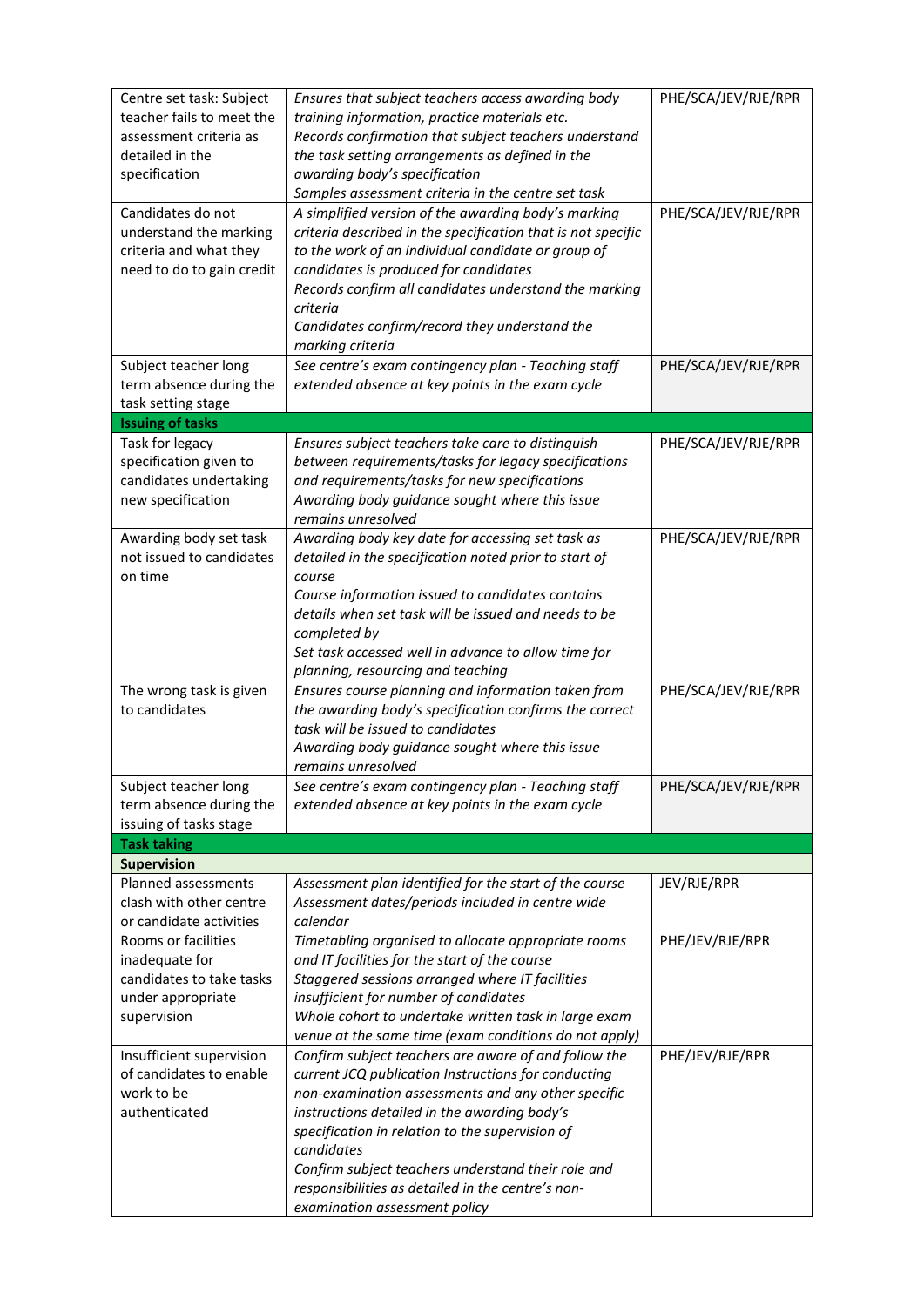| A candidate is suspected                   | Instructions and processes in the current JCQ                                                                    | PHE/SCA/RPR         |
|--------------------------------------------|------------------------------------------------------------------------------------------------------------------|---------------------|
| of malpractice prior to                    | publication Instructions for conducting non-                                                                     |                     |
| submitting their work                      | examination assessments (section 9 Malpractice) are                                                              |                     |
| for assessment                             | followed<br>An internal investigation and where appropriate                                                      |                     |
|                                            | internal disciplinary procedures are followed                                                                    |                     |
| Access arrangements                        | Relevant staff are signposted to the JCQ publication A                                                           | PHE/LEV/SCA/RPR     |
| were not put in place for                  | guide to the special consideration process (section 2),                                                          |                     |
| an assessment where a                      | to determine the process to be followed to apply for                                                             |                     |
| candidate is approved                      | special consideration for the candidate                                                                          |                     |
| for arrangements                           |                                                                                                                  |                     |
| <b>Advice and feedback</b>                 |                                                                                                                  |                     |
| Candidate claims                           | Ensures a centre-wide process is in place for subject                                                            | PHE/SCA/JEV/RJE/RPR |
| appropriate advice and                     | teachers to record all information provided to                                                                   |                     |
| feedback not given by                      | candidates before work begins as part of the centre's                                                            |                     |
| subject teacher prior to                   | quality assurance procedures                                                                                     |                     |
| starting on their work                     | Regular monitoring of subject teacher completed                                                                  |                     |
|                                            | records and sign-off to confirm monitoring activity                                                              |                     |
|                                            | Full records kept detailing all information and advice                                                           |                     |
|                                            | given to candidates prior to starting on their work as                                                           |                     |
|                                            | appropriate to the subject and component                                                                         |                     |
|                                            | Candidate confirms/records advice and feedback given                                                             |                     |
|                                            | prior to starting on their work                                                                                  |                     |
| Candidate claims no<br>advice and feedback | Ensures a centre-wide process is in place for subject                                                            | PHE/SCA/JEV/RJE/RPR |
| given by subject teacher                   | teachers to record all advice and feedback provided to<br>candidates during the task-taking stage as part of the |                     |
| during the task-taking                     | centre's quality assurance procedures                                                                            |                     |
| stage                                      | Regular monitoring of subject teacher completed                                                                  |                     |
|                                            | records and sign-off to confirm monitoring activity                                                              |                     |
|                                            | Full records kept detailing all advice and feedback                                                              |                     |
|                                            | given to candidates during the task-taking stage as                                                              |                     |
|                                            | appropriate to the subject and component                                                                         |                     |
|                                            | Candidate confirms/records advice and feedback given                                                             |                     |
|                                            | during the task-taking stage                                                                                     |                     |
| A third party claims that                  | An investigation is conducted; candidates and subject                                                            | PHE/SCA/JEV/RJE/RP  |
| assistance was given to                    | teacher are interviewed and statements recorded                                                                  |                     |
| candidates by the                          | where relevant                                                                                                   |                     |
| subject teacher over and                   | Records as detailed above are provided to confirm all                                                            |                     |
| above that allowed in                      | assistance given                                                                                                 |                     |
| the regulations and                        | Where appropriate, a suspected malpractice report is                                                             |                     |
| specification                              | submitted to the awarding body                                                                                   |                     |
| Candidate does not                         | Candidate is advised at a general level to reference                                                             | PHE/JEV/RJE/RPR     |
| reference information                      | information before work is submitted for formal                                                                  |                     |
| from published source                      | assessment                                                                                                       |                     |
|                                            | Candidate is again referred to the JCQ document                                                                  |                     |
|                                            | Information for candidates: non-examination<br>assessments                                                       |                     |
|                                            | Candidate's detailed record of his/her own research,                                                             |                     |
|                                            | planning, resources etc. is regularly checked to ensure                                                          |                     |
|                                            | continued completion                                                                                             |                     |
| Candidate does not set                     | Candidate is advised at a general level to review and                                                            | PHE/JEV/RJE/RPR     |
| out references as                          | re-draft the set out of references before work is                                                                |                     |
| required                                   | submitted for formal assessment                                                                                  |                     |
|                                            | Candidate is again referred to the JCQ document                                                                  |                     |
|                                            | Information for candidates: non-examination                                                                      |                     |
|                                            | assessments                                                                                                      |                     |
|                                            | Candidate's detailed record of his/her own research,                                                             |                     |
|                                            | planning, resources etc. is regularly checked to ensure                                                          |                     |
|                                            | continued completion                                                                                             |                     |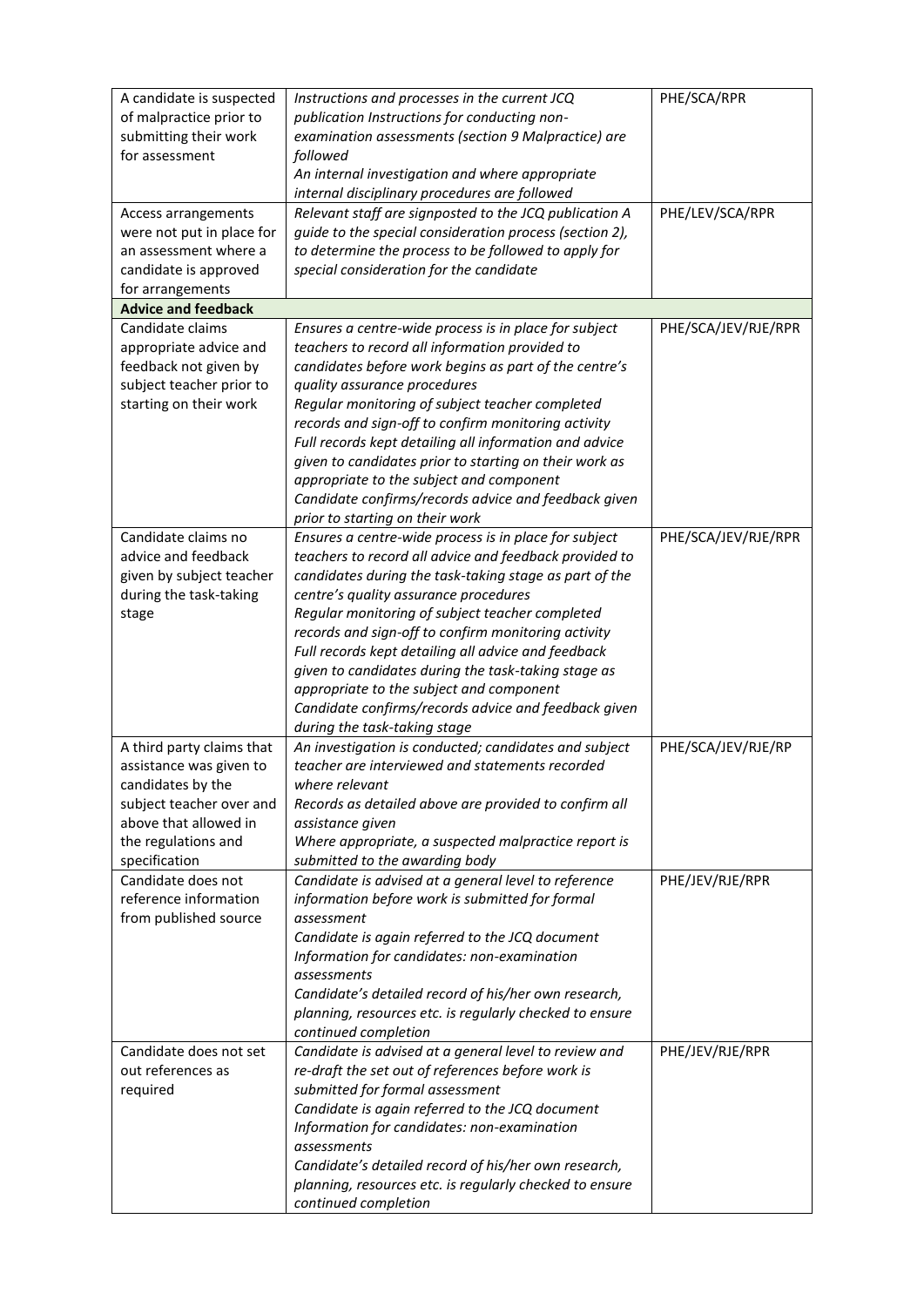| Candidate joins the                                           | A separate supervised session(s) is arranged for the                                            | PHE/JEV/RJE/RPR     |
|---------------------------------------------------------------|-------------------------------------------------------------------------------------------------|---------------------|
| course late after                                             | candidate to catch up                                                                           |                     |
| formally supervised task                                      |                                                                                                 |                     |
| taking has started                                            |                                                                                                 |                     |
| Candidate moves to                                            | Awarding body guidance is sought to determine what                                              | PHE/ADH/RPR         |
| another centre during                                         | can be done depending on the stage at which the move                                            |                     |
| the course<br>An excluded pupil wants                         | takes place<br>The awarding body specification is checked to                                    | PHE/JEV/RJE/SCA/RPR |
| to complete his/her                                           | determine if the specification is available to a                                                |                     |
| non-examination                                               | candidate outside mainstream education                                                          |                     |
| assessment(s)                                                 | If so, arrangements for supervision, authentication and                                         |                     |
|                                                               | marking are made separately for the candidate                                                   |                     |
| <b>Resources</b>                                              |                                                                                                 |                     |
| A candidate augments                                          | Preparatory notes and the work to be assessed are                                               | PHE/SCA/RPR         |
| notes and resources                                           | collected in and kept secure between formally                                                   |                     |
| between formally                                              | supervised sessions                                                                             |                     |
| supervised sessions                                           | Where memory sticks are used by candidates, these are                                           |                     |
|                                                               | collected in and kept secure between formally                                                   |                     |
|                                                               | supervised sessions                                                                             |                     |
|                                                               | Where work is stored on the centre's network, access                                            |                     |
|                                                               | for candidates is restricted between formally                                                   |                     |
|                                                               | supervised sessions                                                                             |                     |
| A candidate fails to                                          | Candidate's detailed record of his/her own research,                                            | PHE/JEV/RJE/RPR     |
| acknowledge sources on                                        | planning, resources etc. is checked to confirm all the                                          |                     |
| work that is submitted                                        | sources used, including books, websites and                                                     |                     |
| for assessment                                                | audio/visual resources                                                                          |                     |
|                                                               | Awarding body guidance is sought on whether the<br>work of the candidate should be marked where |                     |
|                                                               | candidate's detailed records acknowledges sources                                               |                     |
|                                                               | appropriately                                                                                   |                     |
|                                                               | Where confirmation is unavailable from candidate's                                              |                     |
|                                                               | records, awarding body guidance is sought and/or a                                              |                     |
|                                                               | mark of zero is submitted to the awarding body for the                                          |                     |
|                                                               | candidate                                                                                       |                     |
| Word and time limits                                          |                                                                                                 |                     |
| A candidate is penalised                                      | Records confirm the awarding body specification has                                             | PHE/JEV/RJE/RP      |
| by the awarding body                                          | been checked to determine if word or time limits are                                            |                     |
| for exceeding word or                                         | mandatory                                                                                       |                     |
| time limits                                                   | Where limits are for guidance only, candidates are                                              |                     |
|                                                               | discouraged from exceeding them                                                                 |                     |
|                                                               | Candidates confirm/record any information provided to                                           |                     |
|                                                               | them on word or time limits is known and understood                                             |                     |
| <b>Collaboration and group work</b><br>Candidates have worked | Records confirm the awarding body specification has                                             | PHE/SCA/RPR         |
| in groups where the                                           | been checked to determine if group work is permitted                                            |                     |
| awarding body                                                 | Awarding body guidance sought where this issue                                                  |                     |
| specification states this                                     | remains unresolved                                                                              |                     |
| is not permitted                                              |                                                                                                 |                     |
| <b>Authentication procedures</b>                              |                                                                                                 |                     |
| A teacher has doubts                                          | Records confirm subject staff have been made aware of                                           |                     |
| about the authenticity                                        | the JCQ document Teachers sharing assessment                                                    | PHE/JEV/RJE/SCA/RPR |
| of the work submitted                                         | material and candidates' work                                                                   |                     |
| by a candidate for                                            | Records confirm that candidates have been issued with                                           |                     |
| internal assessment                                           | the current JCQ document Information for candidates:                                            |                     |
|                                                               | non-examination assessments                                                                     |                     |
| Candidate plagiarises                                         | Candidates confirm/record that they understand what                                             |                     |
| other material                                                | they need to do to comply with the regulations for non-                                         |                     |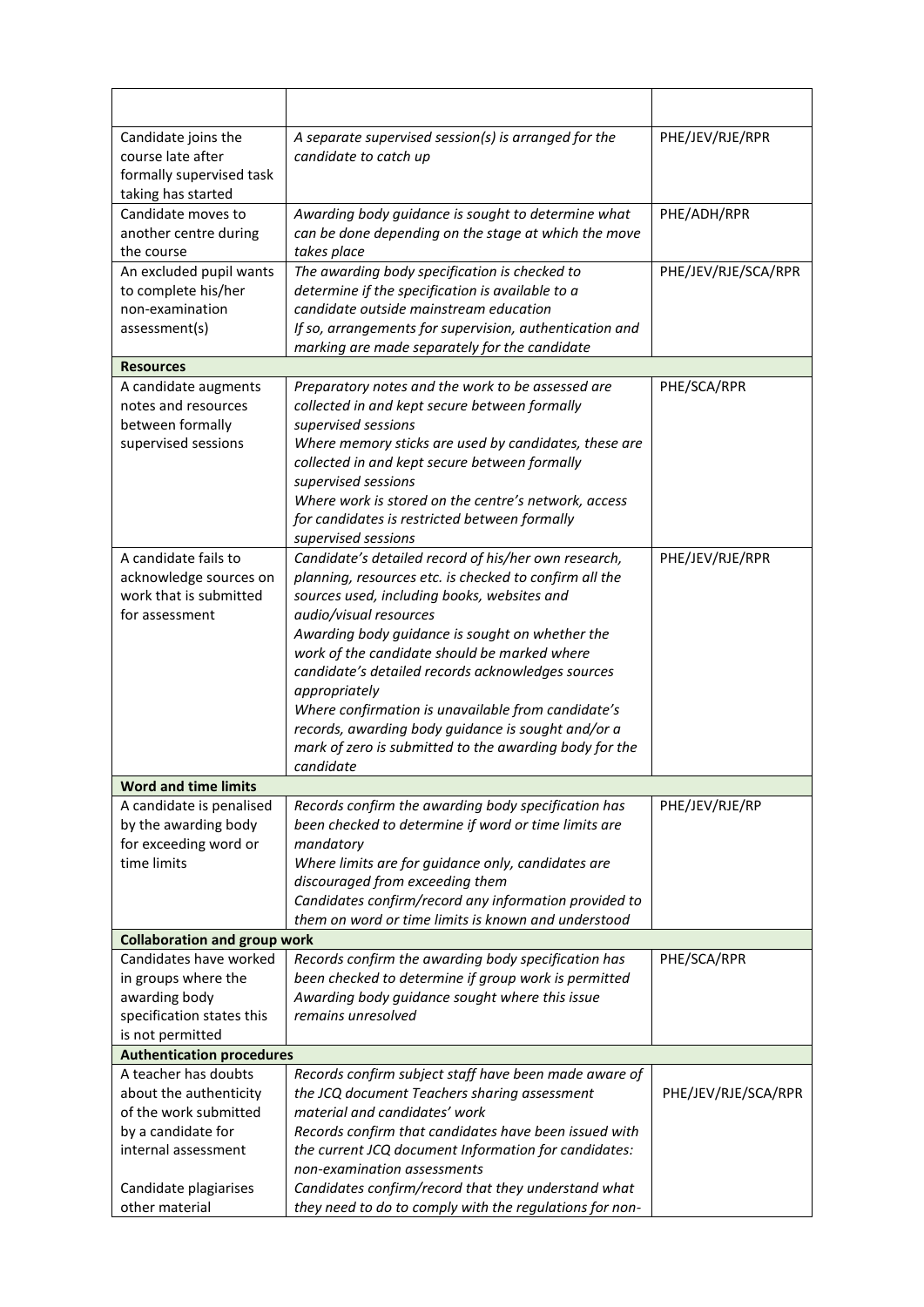|                                                                      | examination assessments as outlined in the JCQ<br>document Information for candidates: non-                    |                     |
|----------------------------------------------------------------------|----------------------------------------------------------------------------------------------------------------|---------------------|
|                                                                      | examination assessments                                                                                        |                     |
|                                                                      | The candidate's work is not accepted for assessment                                                            |                     |
|                                                                      | A mark of zero is recorded and submitted to the                                                                |                     |
|                                                                      | awarding body                                                                                                  |                     |
| Candidate does not sign                                              | Records confirm that candidates have been issued with                                                          | PHE/JEV/RJE/RPR     |
| their authentication                                                 | the current JCQ document Information for candidates:                                                           |                     |
| statement/declaration                                                | non-examination assessments                                                                                    |                     |
|                                                                      | Candidates confirm/record they understand what they                                                            |                     |
|                                                                      | need to do to comply with the regulations as outlined                                                          |                     |
|                                                                      | in the JCQ document Information for candidates: non-                                                           |                     |
|                                                                      | examination assessments                                                                                        |                     |
|                                                                      | Declaration is checked for signature before accepting                                                          |                     |
|                                                                      | the work of a candidate for formal assessment                                                                  | PHE/JEV/RJE/SCA/RPR |
| Subject teacher not<br>available to sign                             | Ensures a centre-wide process is in place for subject<br>teachers to sign authentication forms at the point of |                     |
| authentication forms                                                 | marking candidates work as part of the centre's quality                                                        |                     |
|                                                                      | assurance procedures                                                                                           |                     |
|                                                                      |                                                                                                                |                     |
|                                                                      |                                                                                                                |                     |
| <b>Presentation of work</b>                                          |                                                                                                                |                     |
| Candidate does not fully                                             | Cover sheet is checked to ensure it is fully completed                                                         | PHE/JEV/RJE/RPR     |
| complete the awarding                                                | before accepting the work of a candidate for formal                                                            |                     |
| body's cover sheet that                                              | assessment                                                                                                     |                     |
| is attached to their                                                 |                                                                                                                |                     |
| worked submitted for                                                 |                                                                                                                |                     |
| formal assessment                                                    |                                                                                                                |                     |
| <b>Keeping materials secure</b>                                      |                                                                                                                |                     |
| Candidates work                                                      | Records confirm subject teachers are aware of and                                                              | PHE/JEV/RJE/RPR     |
| between formal                                                       | follow current JCQ publication Instructions for                                                                |                     |
| supervised sessions is                                               | conducting non-examination assessments                                                                         |                     |
| not securely stored                                                  | Regular monitoring ensures subject teacher use of                                                              |                     |
| Adequate secure                                                      | appropriate secure storage<br>Records confirm adequate/sufficient secure storage is                            | PHE/JEV/RJE/RPR     |
| storage not available to                                             | available to subject teacher prior to the start of the                                                         |                     |
| subject teacher                                                      | course                                                                                                         |                     |
|                                                                      | Alternative secure storage sourced where required                                                              |                     |
| Task marking - externally assessed components                        |                                                                                                                |                     |
| A candidate is absent on                                             | Awarding body guidance is sought to determine if                                                               | PHE/JEV/RJE/RPR     |
| the day of the examiner                                              | alternative assessment arrangements can be made for                                                            |                     |
| visit for an acceptable                                              | the candidate                                                                                                  |                     |
| reason                                                               | If not, eligibility for special consideration is explored                                                      |                     |
|                                                                      | and a request submitted to the awarding body where                                                             |                     |
|                                                                      | appropriate                                                                                                    |                     |
| A candidate is absent on                                             | The candidate is marked absent on the attendance                                                               | PHE/JEV/RJE/RPR     |
| the day of the examiner                                              | register                                                                                                       |                     |
| visit for an unacceptable                                            |                                                                                                                |                     |
| reason                                                               |                                                                                                                |                     |
| Task marking - internally assessed components<br>A candidate submits | Where a candidate submits no work, the candidate is                                                            | PHE/JEB/RJE/RPR     |
| little or no work                                                    | recorded as absent when marks are submitted to the                                                             |                     |
|                                                                      | awarding body                                                                                                  |                     |
|                                                                      | Where a candidate submits little work, the work                                                                |                     |
|                                                                      | produced is assessed against the assessment criteria                                                           |                     |
|                                                                      | and a mark allocated appropriately; where the work                                                             |                     |
|                                                                      |                                                                                                                |                     |
|                                                                      | does not meet any of the assessment criteria a mark of                                                         |                     |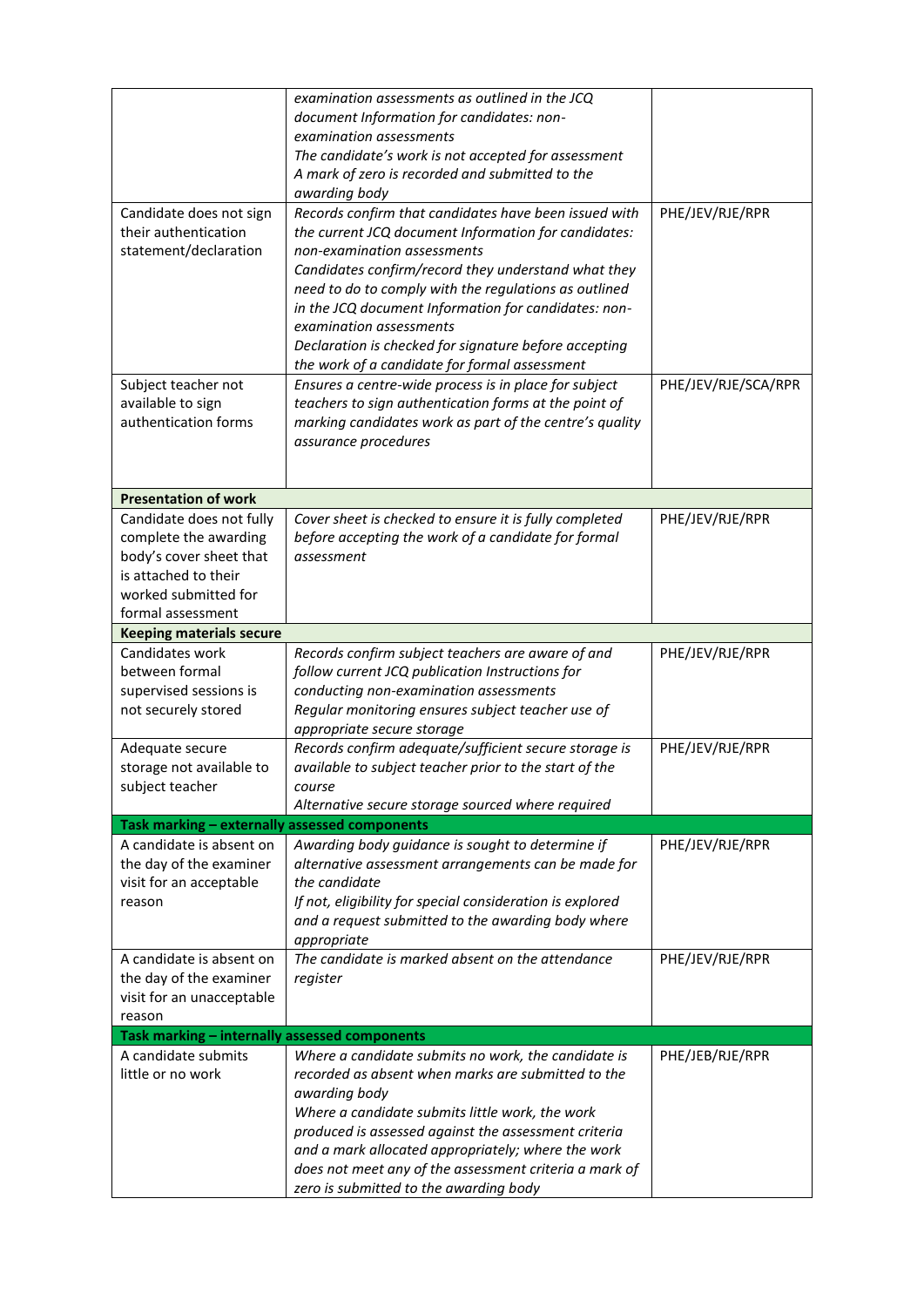| A candidate is unable to<br>finish their work for<br>unforeseen reason                                                                                                                                                                                                                                 | Relevant staff are signposted to the JCQ publication A<br>guide to the special consideration process (section 5),<br>to determine eligibility and the process to be followed<br>for shortfall in work                                                                                                                                                                                                                                                                                                                                                                                                                                                                                                                                                                                                                    | PHE/JEV/RJE/RPR     |
|--------------------------------------------------------------------------------------------------------------------------------------------------------------------------------------------------------------------------------------------------------------------------------------------------------|--------------------------------------------------------------------------------------------------------------------------------------------------------------------------------------------------------------------------------------------------------------------------------------------------------------------------------------------------------------------------------------------------------------------------------------------------------------------------------------------------------------------------------------------------------------------------------------------------------------------------------------------------------------------------------------------------------------------------------------------------------------------------------------------------------------------------|---------------------|
| The work of a candidate<br>is lost or damaged                                                                                                                                                                                                                                                          | Relevant staff are signposted to the JCQ publication A<br>guide to the special consideration process (section 5),<br>to determine eligibility and the process to be followed<br>for lost or damaged work                                                                                                                                                                                                                                                                                                                                                                                                                                                                                                                                                                                                                 | PHE/JEV/RJE/RPR     |
| Candidate malpractice is<br>discovered                                                                                                                                                                                                                                                                 | Instructions and processes in the current JCQ<br>publication Instructions for conducting non-<br>examination assessments (section 9 Malpractice) are<br>followed<br>Investigation and reporting procedures in the current<br>JCQ publication Suspected Malpractice in Examinations<br>and Assessments are followed<br>Appropriate internal disciplinary procedures are also<br>followed                                                                                                                                                                                                                                                                                                                                                                                                                                  | PHE/JEV/RJE/SCA/RPR |
| A teacher assesses the<br>work of a candidate with<br>whom they have a close<br>personal relationship<br>e.g. members of their<br>family (which includes<br>step-family, foster<br>family and similar close<br>relationships) or close<br>friends and their<br>immediate family (e.g.<br>son/daughter) | A possible conflict of interest is declared by informing<br>the awarding body before the published deadline for<br>entries for each examination series<br>Marked work of said candidate is submitted for<br>moderation whether part of the sample requested or<br>not                                                                                                                                                                                                                                                                                                                                                                                                                                                                                                                                                    | PHE/JEV/RJE/SCA/RPR |
| An extension to the<br>deadline for submission<br>of marks is required for<br>a legitimate reason                                                                                                                                                                                                      | Awarding body is contacted to determine if an<br>extension can be granted<br>Relevant staff are signposted to the JCQ publication A<br>guide to the special consideration process (section 5),<br>to determine eligibility and the process to be followed<br>for non-examination assessment extension                                                                                                                                                                                                                                                                                                                                                                                                                                                                                                                    | PHE/JEV/RJE /RPR    |
| After submission of<br>marks, it is discovered<br>that the wrong task was<br>given to candidates                                                                                                                                                                                                       | Awarding body is contacted for guidance<br>Relevant staff are signposted to the JCQ publication A<br>guide to the special consideration process (section 2),<br>to determine eligibility and the process to be followed<br>to apply for special consideration for candidates                                                                                                                                                                                                                                                                                                                                                                                                                                                                                                                                             | PHE/JEV/RJE/SCA/RPR |
| A candidate wishes to<br>appeal/request a review<br>of the marks awarded<br>for their work by their<br>teacher                                                                                                                                                                                         | Candidates are informed of the marks they have been<br>awarded for their work prior to the marks being<br>submitted to the awarding body<br>Records confirm candidates have been informed of<br>their marks<br>Candidates are informed that these marks are subject<br>to change through the awarding body's moderation<br>process<br>Candidates are informed of their marks to the<br>timescale identified in the centre's internal appeals<br>procedure and prior to the internal deadline set by the<br>exams officer for the submission of marks<br>Through the candidate exam handbook, candidates are<br>made aware of the centre's internal appeals<br>procedures and timescale for submitting an<br>appeal/request for a review of the centre's marking<br>prior to the submission of marks to the awarding body | PHE/JEV/RJE/RPR     |